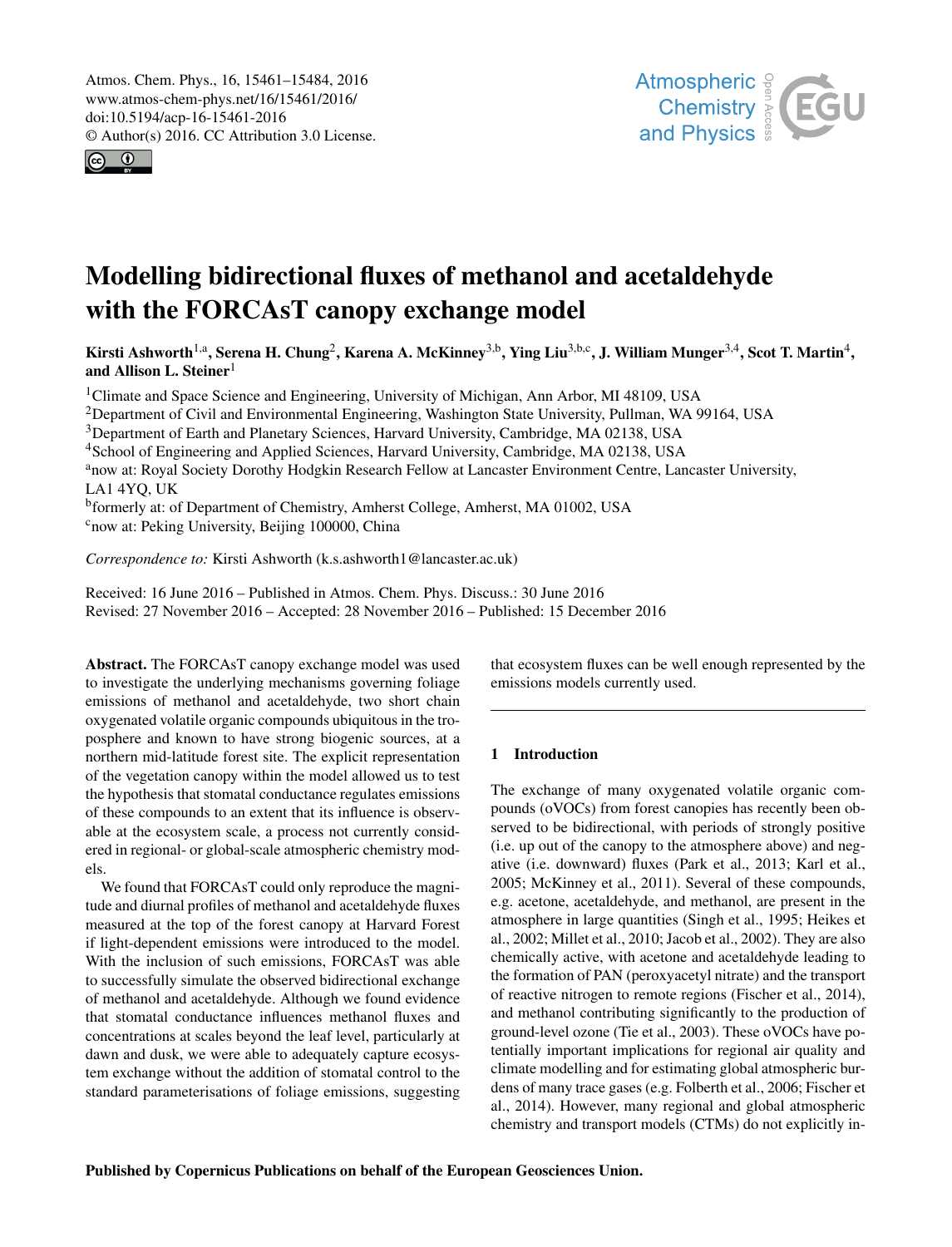clude dynamic biogenic sources and sinks of oVOCs. While most now incorporate online calculations of biogenic emissions of isoprene and monoterpenes, based on the light and temperature-dependence algorithms developed by Guenther et al. (1995, 2006, 2012), methanol emissions have only been recently included in some CTMs (e.g. GEOS-Chem, Millet et al., 2010; Laboratoire de Météorologie Dynamique zoom (LMDz), Folberth et al., 2006), and most still rely on nondynamic emissions inventories for methanol and acetaldehyde if primary biogenic emissions of these species are included (e.g. UKCA; O'Connor et al., 2014). Furthermore, Ganzeveld et al. (2008) demonstrated the weaknesses of the algorithms currently used in 3-D chemistry transport models to calculate primary emissions of methanol online. Similarly, dry deposition schemes in CTMs are usually based on fixed deposition velocities (Wohlfahrt et al., 2015) or calculated from roughness lengths and leaf area index values assigned to generic land cover types (e.g. FRSGC-UCI, Wild et al., 2014; LMDz, Folberth et al., 2006). This simplistic approach to biogenic sources and sinks may be a critical omission limiting their capability of accurately simulating atmospheric composition in many world regions.

Here we focus on methanol and acetaldehyde, two oVOCs that are frequently observed in and above forests but whose sources, sinks, and net budgets are not known with any certainty (Seco et al., 2007; Niinemets et al., 2004). While biogenic sources of both are strongly seasonal, fluxes and concentrations can remain high throughout the growing season (Stavrakou et al., 2011; Millet et al., 2010; Hu et al., 2011; Karl et al., 2003; Wohlfahrt et al., 2015). Methanol fluxes are on the same order of magnitude as isoprene at many sites in the US (Fall and Benson, 1996), suggesting their regional and global importance. The fundamental mechanisms leading to the synthesis and/or subsequent release of methanol and acetaldehyde are not currently fully understood (Karl et al., 2002; Seco et al., 2007).

Methanol is known to be produced from demethylation processes during cell wall expansion and leaf growth with emissions peaking during springtime leaf growth and declining with leaf age (Fall and Benson, 1996). The factors controlling the subsequent release of methanol to the atmosphere are harder to decipher (Huve et al., 2007; Niinemets et al., 2004). Measurements at all scales, from leaf-level to branchenclosure and ground-based ecosystem-scale field measurements (e.g. Kesselmeier, 2001; Kesselmeier et al., 1997; Karl et al., 2003; Seco et al., 2015; Wohlfahrt et al., 2015), as well as satellite inversions (e.g. Stravakou et al., 2011) demonstrate a strong diurnal profile of methanol fluxes similar to that of isoprene (e.g. Fall and Benson, 1996). Methanol synthesis, unlike that of isoprene, is not specifically linked to photosynthesis and the light dependence observed in leaflevel emissions have been shown to result from regulation by the stomata due to the high solubility of methanol in water (e.g. Nemecek-Marshall et al., 1995; Niinemets and Reichstein, 2003a, b; Huve et al., 2007).

The pathways leading to both the synthesis and emission of acetaldehyde are not clear (Karl et al., 2002; Jardine et al., 2008). Acetaldehyde has long been known to be an oxidation product of ethanol produced in leaves under anoxic conditions (Kreuzwieser et al., 2000), but this cannot explain the strong emissions observed under normal environmental conditions in mid-latitude forests (e.g. Seco et al., 2007; Karl et al., 2003). Karl et al. (2003) observed that bursts of acetaldehyde were emitted during light–dark transitions and postulated that such emissions were associated with pyruvate decarboxylation. Leaf-level measurements of acetaldehyde emissions have also been found to be tightly coupled to stomatal aperture (e.g. Kreuzwieser et al., 2000; Karl et al., 2002; Niinemets et al., 2004), and it has been suggested that this may account for observed light-dependent ecosystemscale emissions of acetaldehyde (Jardine et al., 2008).

Previous studies have suggested that the role of stomatal conductance in determining net flux of oVOCs could be incorporated in large-scale models by adopting a compensation point approach (see e.g. Harley et al., 2007; Ganzeveld et al., 2008; Jardine et al., 2008). The compensation point for a given compound is the atmospheric concentration of that compound at which the leaf, plant, or canopy switches from acting as a net source to a net sink. While firmly based in plant physiology and plant response to environmental conditions, this approach would allow models lacking leaf-level processes to account for the changes in flux direction (Harley et al., 2007; Ganzeveld et al., 2008). Observational (Jardine et al., 2008) and modelling studies (Ganzeveld et al., 2008) have both shown the potential power of this approach, although Jardine et al. (2008) found that the compensation point was heavily dependent on light and temperature and may therefore not be straightforward to implement.

Here we use the FORCAsT (FORest Canopy-Atmosphere Transfer) canopy–atmosphere exchange model (Ashworth et al., 2015) to investigate the key processes driving fluxes of methanol and acetaldehyde, and we explore possible underlying causes of their bidirectional exchange. The model represents all within-canopy processes: primary emissions, chemical and photolysis reactions, turbulent mixing, and deposition. A particular strength of the FORCAsT model is the inclusion of plant processes relevant to photosynthesis and respiration; stomatal conductance is explicitly calculated by FORCAsT. We therefore focus on exploring the role of primary biogenic emissions of methanol and acetaldehyde on canopy-top fluxes. We assess the effectiveness of different representations of bVOC (biogenic volatile organic compound) emissions mechanisms in capturing ecosystem-scale fluxes. For the first time in a canopy exchange model, we implement a mechanism by which stomatal conductance explicitly regulates primary emissions in order to assess its role in governing primary emissions and influencing ecosystemscale bidirectional exchange of these key oVOCs. Using this mechanism, we compare modelled fluxes with those from traditional empirical algorithms for direct and storage emis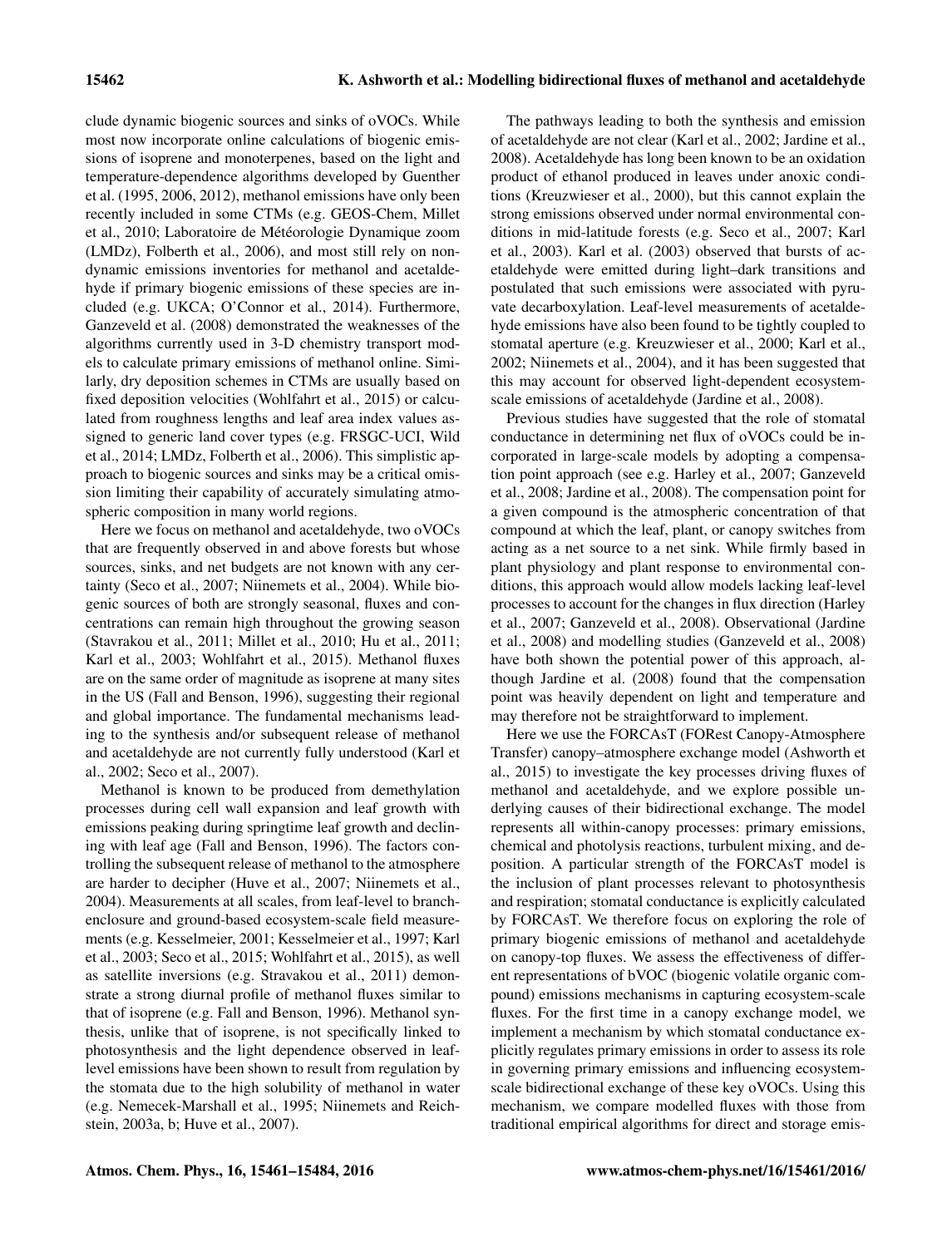sions and with fluxes measured just above the top of the canopy at Harvard Forest in July 2012.

# 2 Methods

# 2.1 Harvard Forest measurements

Harvard Forest is situated in a rural area of Massachusetts, approximately 90 km from Boston and 130 km from Albany. It is classified as a mixed deciduous broadleaved forest, with red oak (36 %) and red maple (22 %) as the dominant species (Urbanski et al., 2007). Continuous measurements of micrometeorological variables and air pollutants have been made from the Environmental Monitoring Station (EMS) Tower, part of the AmeriFlux network, for 25 years (Urbanski et al., 2007; Munger and Wofsy, 1999a, b). The tower, located at 42.5◦ N and 72.2◦ W and an elevation of 340 m, is 30 m high and is surrounded by primary forest with an average height of around 23 m. The long-term meteorological measurements include photosynthetically active radiation (PAR), relative humidity (RH), and air temperature at multiple heights on the tower, together with wind speed and direction recorded just below the top of the tower (at ∼ 29 m; Urbanski et al., 2007; Munger and Wofsy, 1999a). In addition to exchanges of  $CO<sub>2</sub>$  collected to assess photosynthetic activity and productivity, concentrations of CO at the top of the tower and fluxes of  $O_3$  (at multiple heights on the tower) are also routinely measured (Munger and Wofsy, 1999c). NO and  $NO<sub>2</sub>$  concentrations and fluxes have been recorded in the past (Munger et al., 1996, 1998), with the most recent measurements in 2002 (Horii et al., 2004). In addition to these continuous atmospheric measurements, a suite of other data are gathered periodically to determine ecosystem health and functioning. Such data include leaf area index, tree girth, litter mass, leaf chemistry, and soil moisture and respiration (Barford et al., 2001; Urbanski et al., 2007; Munger and Wofsy, 1999b).

Concentrations and fluxes of bVOCs and their oxidation products have also been measured at the EMS Tower during several summer growing seasons (McKinney et al., 2011; Goldstein et al., 1998, 1995), augmenting the AmeriFlux suite of observations. Between 7 June and 24 September 2012, a proton-transfer-reaction time-of-flight mass spectrometer (PTR-TOF-MS 8000, Ionicon Analytik GmbH, Austria) was used to measure the concentrations of volatile organic compounds at the site. The PTR-TOF-MS is capable of rapidly detecting hundreds of different VOCs at concentrations as low as a few pptv. PTR-TOF-MS has been previously described by Jordan et al. (2009a, b) and Graus et al. (2010). The instrument utilises a high-resolution TOF detector (Tofwerk AG, Switzerland) to analyse the reagent and product ions and allows for exact identification of the ion molecular formula (mass resolution > 4000).

Ambient air was sampled from an inlet mounted at the top of the 30 m EMS Tower at a total flow rate of 5 slpm using a configuration identical to that used by McKinney et al. (2011) in 2007.  $H_3O^+$  reagent ions were used to selectively ionise organic molecules in the sample air. The instrument was operated with a drift tube temperature of 60 °C and a drift tube pressure of 2.20 mbar. The drift tube voltage was set to 550 V, resulting in an  $E/N$  of 126 Td (E, electric field strength; N, number density of air in the drift tube; unit, Townsend, Td;  $1 \text{ Td} = 10^{-17} \text{ V cm}^2$ ). PTR-TOF-MS spectra were collected at a time resolution of 5 Hz. Mass calibration was performed every 2 min with data acquisition using the Tof-Daq v1.91 software (Tofwerk AG, Switzerland). A calibration system in which gas standards (Scott Specialty Gases) were added into a humidified zero air flow at controlled flow rates was used to establish the instrument sensitivities to VOCs. Every 3 h the inlet flow was switched to pass through a catalytic converter (platinum on glass wool heated to 350 °C) to remove VOCs and establish background intensities.

The PTR-TOF-MS captures the entire mass spectrum in each 5 Hz measurement, providing a continuous mixing ratio time series at each mass-to-charge ratio rather than the disjunct time series obtained in previous PTR-MS studies at this site (McKinney et al., 2011). As a result, direct, rather than virtual disjunct, eddy covariances were determined and are reported herein (Mueller et al., 2010). Wind speeds recorded at 8 Hz by a tridimensional sonic anemometer located at the same height and less than 1 m away from the gas inlet were averaged to a 5 Hz time base, synchronised with the mixing ratio data, and used in the eddy covariance calculations. Eddy covariance fluxes were calculated from the data for 30 min intervals using methods described in McKinney et al. (2011). Ambient mixing ratios were averaged over the same 30 min intervals for which fluxes were calculated. The 30 min average mixing ratios and fluxes were then binned by time of day to calculate diurnal averages.

Eddy covariance is a powerful technique for the direct detection and estimation of ecosystem-scale fluxes of trace gases within and above vegetation canopies (see reviews by Baldocchi, 2003, 2014). However, its reliability for measuring night-time fluxes can be low (Gu et al., 2005; Baldocchi, 2014; Goulden et al., 1996; Jarvis et al., 1997). Its successful application relies on assumptions of steady-state conditions, conditions that do not always exist at night (see e.g. Baldocchi, 2003). The night-time formation of a stable atmospheric layer near the surface can result in stratification, trapping trace gases below the instrument detection height and altering the footprint of the flux measurement (Gu et al., 2005; Baldocchi, 2003), leading to high associated errors in flux estimation (Goulden et al., 1996). While we acknowledge that the magnitudes of the night-time fluxes recorded during summer 2012 may have large associated errors, we are confident that the direction of the exchange is well captured since the observed fluxes for different species were not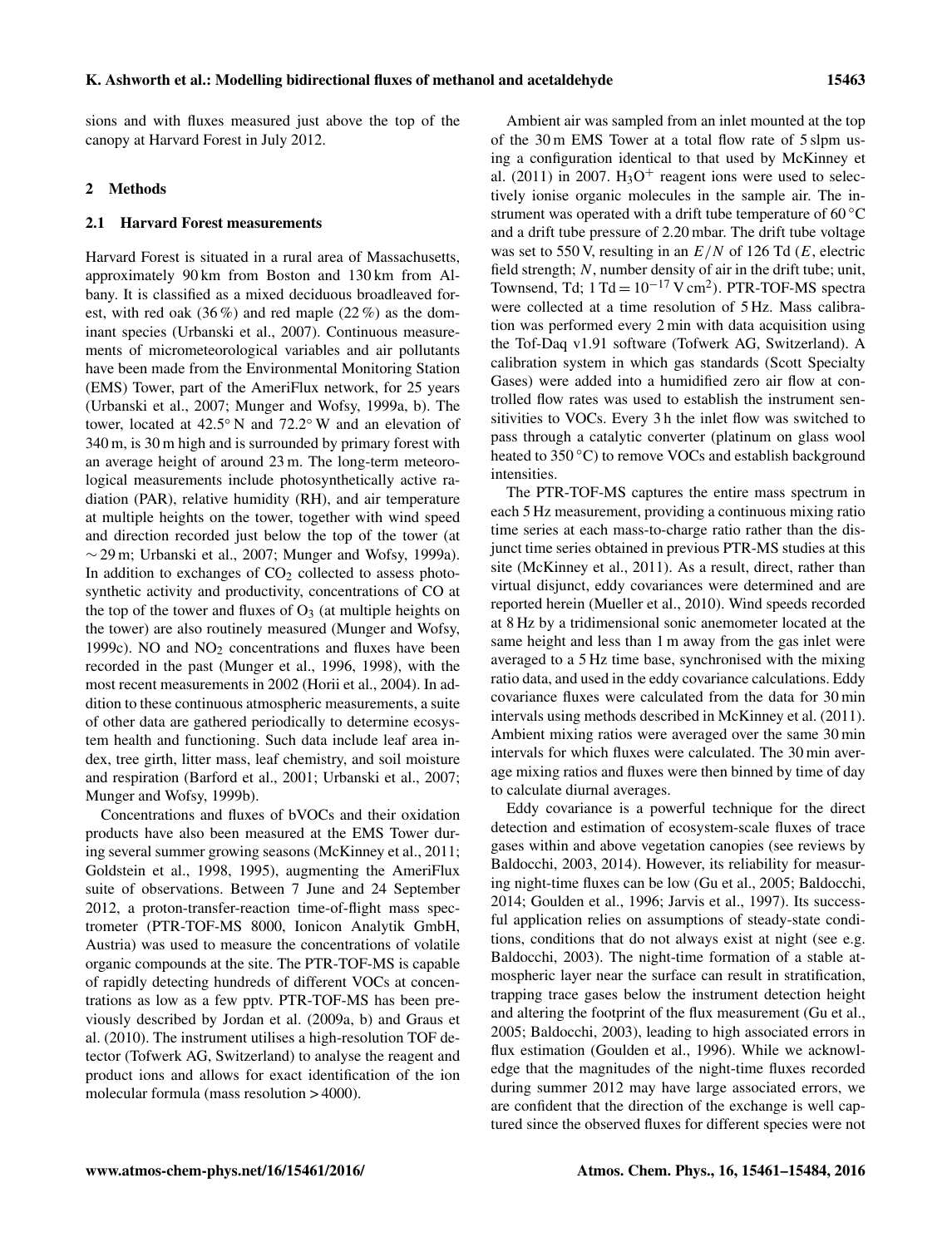| Type                                                                                                         | Measurement                                                 | Height $(m)$                                        | Instrument                                                                                                                    |  |
|--------------------------------------------------------------------------------------------------------------|-------------------------------------------------------------|-----------------------------------------------------|-------------------------------------------------------------------------------------------------------------------------------|--|
| Chemical                                                                                                     |                                                             |                                                     |                                                                                                                               |  |
| Methanol, $CH3OHa$<br>Acetaldehyde, $CH3CHOa$<br>CO <sup>b</sup>                                             | Concentration, flux<br>Concentration, flux<br>Concentration | 29<br>29<br>29                                      | PTR-TOF-MS, IconiconAnalytik<br>PTR-TOF-MS, IconiconAnalytik<br>Modified IR-absorption gas-filter                             |  |
| $O_3^b$                                                                                                      | Concentration                                               | 29, 24.1, 18.3, 12.7,<br>7.5, 4.5, 0.8, 0.3         | correlation analyser<br>UV absorbance instrument                                                                              |  |
| Water vapour <sup>c</sup>                                                                                    | Concentration                                               | 29                                                  | Licor $CO2$ -H <sub>2</sub> O sensor                                                                                          |  |
| Meteorological                                                                                               |                                                             |                                                     |                                                                                                                               |  |
| Air temperature <sup>c</sup>                                                                                 |                                                             | 29, 27.9, 22.6,<br>15.4, 7.6, 2.5                   | 30kW precision thermistor<br>in aspirated radiation shield                                                                    |  |
| PAR <sup>c</sup><br>Wind speed <sup>c</sup><br>Wind direction <sup>c</sup><br>Relative humidity <sup>c</sup> | Horizontal, vertical                                        | 29, 12.7<br>29<br>29<br>29, 22.6, 15.4,<br>7.6, 2.5 | Quantum sensor<br>AT1 sonic anemometer<br>AT1 sonic anemometer<br>Thin film capacitor sensor in<br>aspirated radiation shield |  |

Table 1. Atmospheric and meteorological measurements relevant to this study made between 7 June and 24 September 2012 at the EMS Tower in Harvard Forest.

<sup>a</sup> Data provided by McKinney and Liu. <sup>b</sup> Munger and Wofsy (1999b). <sup>c</sup> Munger and Wofsy (1999a).

correlated, suggesting no systematic bias in the application of eddy covariance at this site.

Isoprene, total combined monoterpenes, MVK (methyl vinyl ketone) and MACR (methacrolein) (detected as a single combined species), methanol, acetaldehyde, and acetone were all detected at concentrations well above the PTR-MS detection limit and determined to be free from interference from other compounds (McKinney et al., 2011). Here we confine our analysis to concentrations and fluxes of methanol and acetaldehyde. Table 1 summarises the relevant flux, concentration, and meteorological measurements made at the EMS Tower during the summer of 2012.

## 2.2 FORCAsT1.0 canopy exchange model

FORCAsT (version 1.0) is a single column (1-D) model that simulates the exchange of trace gases and aerosols between the forest canopy and atmosphere. A full description of FOR-CAsT is given in Ashworth et al. (2015). Here we provide a brief overview, summarise biogenic emissions and flux calculations in the model and describe the simulations performed.

FORCAsT1.0 has 40 vertical levels of varying thickness extending to a height of ∼ 4 km, with the highest resolution nearest the ground where the complexity is greatest, i.e. within the canopy space. Micrometeorological conditions (temperature, PAR, RH) within the canopy are determined prognostically by energy balance, accounting for the physical structure of the canopy. The gas-phase chemistry scheme incorporated in FORCAsT1.0 is a modified version of the CalTech Chemical Mechanism (CACM; Griffin et al., 2002, 2005; Chen and Griffin, 2005), which includes 300 species whose concentrations are solved at every chemistry timestep (currently 1 min), plus  $O_2$  and water vapour (Ashworth et al., 2015). Of the species, 99 are assumed to be condensable, and are lumped into 11 surrogate groups based on similar volatility and structure. Aerosol-phase concentrations of these surrogate groups are also calculated at every timestep based on equilibrium partitioning (Ashworth et al., 2015; Chen and Griffin, 2005).

The CACM chemistry mechanism in FORCAsT treats methanol explicitly with no chemical sources (e.g., production from peroxy radicals) and a sink via oxidation by OH to produce formaldehyde. Acetaldehyde is not treated explicitly but is instead included in a lumped group of aldehydes (ALD1, with  $\langle C_5 \rangle$ ). The oxidation reactions for this group are based on acetaldehyde and no other species is currently emitted into the ALD1 group. Acetaldehyde has a far greater number of chemical sources and sinks in the FORCAsT simulations of a forest environment than methanol. See Ashworth et al. (2015) for details of the reactions and reaction rates included in FORCAsT.

FORCAsT incorporates dry deposition of all species based on the resistance scheme of Wesely (1989) and modified by Gao et al. (1993). The scheme assumes that the rate of deposition of a compound to canopy surfaces is determined by atmospheric, boundary, and surface resistances operating in series or parallel analogous to electrical resistances. Atmospheric and surface boundary layer resistances are common to all chemical species and are dependent on turbulence. As FORCAsT includes an explicit representation of the canopy,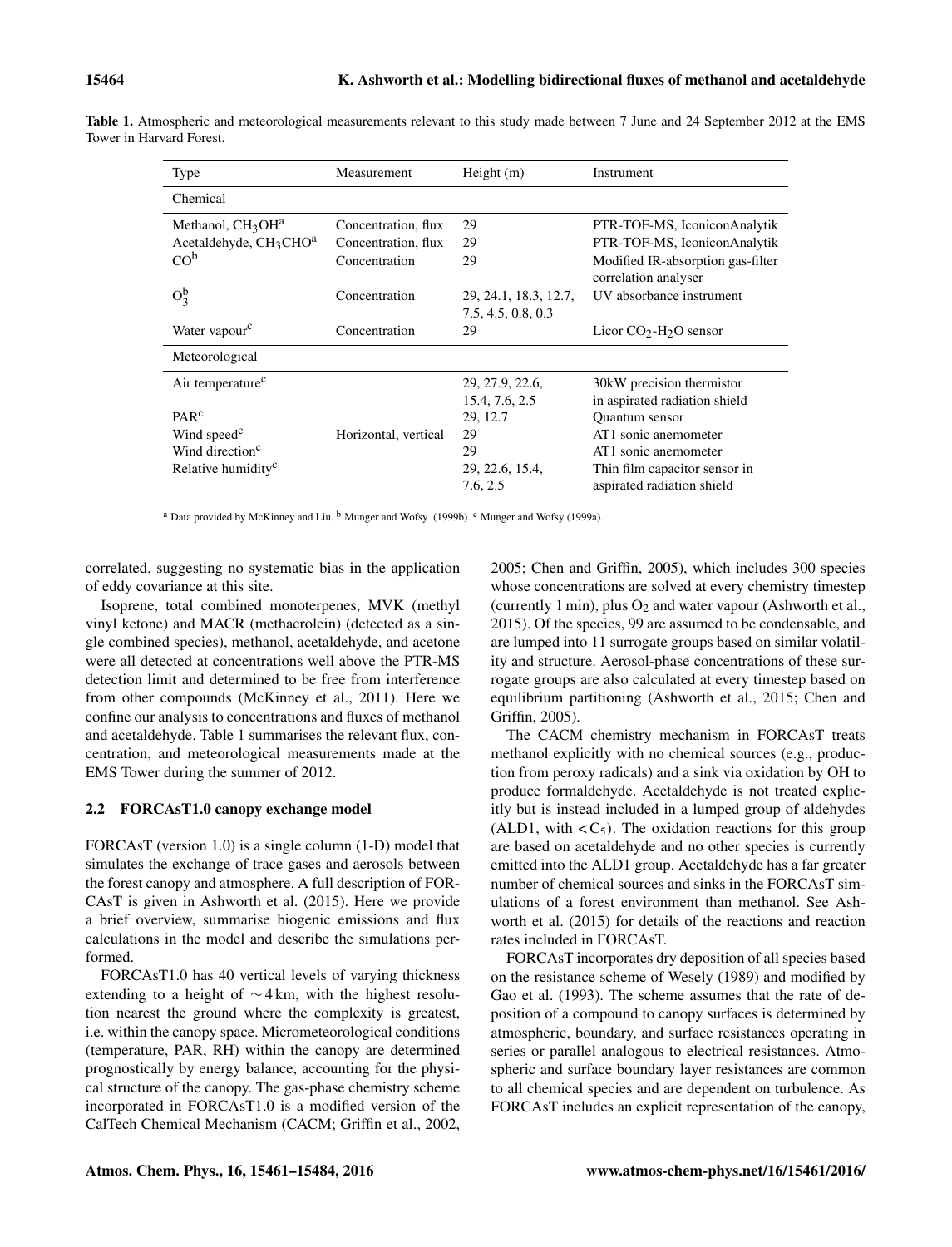## K. Ashworth et al.: Modelling bidirectional fluxes of methanol and acetaldehyde 15465

| Model parameter or variable                                                                | Value                      |
|--------------------------------------------------------------------------------------------|----------------------------|
| Total leaf area index (m <sup>2</sup> leaf area m <sup>-2</sup> ground area) <sup>a</sup>  | 3.67                       |
| Average canopy height $(m)^b$                                                              | 23.0                       |
| Average trunk height $(m)^b$                                                               | 6.0                        |
| Meteorology (values measured at 29 m)                                                      |                            |
| Air temperature $({}^{\circ}C)^{c}$                                                        | 20.9                       |
| Wind speed $(m s^{-1})^c$                                                                  | 1.589                      |
| Friction velocity, $u^*$ (m s <sup>-1</sup> ) <sup>d</sup>                                 | 0.278                      |
| Standard deviation of vertical wind velocity, $\sigma_w$ (m s <sup>-1</sup> ) <sup>d</sup> | 0.351                      |
| Concentrations at 29 m (ppbv)                                                              |                            |
| Isoprenee                                                                                  | 0.939                      |
| Total monoterpenes <sup>e</sup>                                                            | 0.449                      |
| MVK-MCR <sup>e</sup>                                                                       | 0.786                      |
| Methanol <sup>e</sup>                                                                      | 10.11                      |
| Acetaldehyde <sup>e</sup>                                                                  | 0.620                      |
| Acetone <sup>e</sup>                                                                       | 2.608                      |
| Ozone <sup>f</sup>                                                                         | 33.54                      |
| CO <sup>f</sup>                                                                            | 164.8                      |
| Water vapour <sup>c</sup>                                                                  | 1.861%                     |
| Miscellaneous                                                                              |                            |
| Ozone at ground level $(0.3 \text{ m})^f$                                                  | $20.35$ ppbv               |
| Temperature at ground level $(2.5 \text{ m})^c$                                            | $18.1\,^{\circ}\mathrm{C}$ |
| Soil temperature at 15, 40, 50, and 90 cm depth <sup>a</sup>                               | 24.9, 25.9, 25.9,          |
|                                                                                            | $21.4\degree$ C            |
| Soil moisture at 15, 40, 50, and 90 cm depth <sup>a</sup>                                  | 0.18, 0.15,                |
|                                                                                            | 0.17, 0.18                 |
| $NO2$ at 29 m <sup>g</sup>                                                                 | $1.00$ ppbv                |
| $N_2O_5$ at 29 m <sup>g</sup>                                                              | $1.50$ ppby                |

Table 2. Boundary and initial conditions used for the FORCAsT simulations.

<sup>a</sup> Munger and Wofsy (1999c).  $\frac{b}{c}$  Parker (1998). <sup>c</sup> Munger and Wofsy (1999a). <sup>d</sup> Data provided by

Munger. <sup>e</sup> Data provided by McKinney and Liu. <sup>f</sup> Munger and Wofsy (1999b). <sup>g</sup> Munger et al. (1996).

the surface resistance term includes cuticular, mesophyllic, and stomatal resistances, which are dependent on the physico-chemical properties of the depositing species as well as the light, temperature, and water potential of the leaf. The deposition scheme described in Ashworth et al. (2015) and Bryan et al. (2012) has been updated to include methanol. The deposition velocity of acetaldehyde is calculated using parameters for the lumped ALD1 group, and the parameters for ALD1 and methanol deposition are shown in Table 3.

While a 1-D model cannot capture horizontal transport, FORCAsT does include a simple parameterisation to account for advection (Bryan et al., 2012; Ashworth et al., 2015). For the simulations here, only advection of  $NO<sub>2</sub>$  is considered, such that a  $NO<sub>2</sub>$  mixing ratio of 1 ppby is set just above the canopy based on average midday (defined as 10:00–17:00 EST)  $NO<sub>x</sub>$  and  $NO<sub>y</sub>$  (total reactive nitrogen species) concentrations. While nitrogen species were not measured at Harvard Forest in 2012, concentrations reported from the site by Munger et al. (1996) are extrapolated to 2012 using July monthly average  $NO<sub>x</sub>$  levels measured at the nearby US EPA monitoring station at Ware 42.3◦ N, 72.3◦ W, elevation 312 m (roughly 30 km southwest of the EMS Tower). This scaling accounts for the observed decrease in  $NO<sub>x</sub>$  levels across the region as a result of emission reduction strategies (see e.g. EPA, 2015). All  $NO<sub>x</sub>$  is assumed to be advected as  $NO<sub>2</sub>$ . The initial concentration of  $N_2O_5$  at 29 m was set to give an average  $NO_x$ :  $NO_y$  ratio of 0.4 (Munger et al., 1996), assuming all residual  $NO_y$  to be  $N_2O_5$  initially. Lee et al. (2006) also reported that air masses reaching the Harvard Forest site from the north, northwest, and west had consistently low levels of anthropogenic VOCs. Such conditions prevailed  $>60\%$  of July 2012, and we found that including advection as an additional source of methanol and acetaldehyde did not improve model fit (results not shown).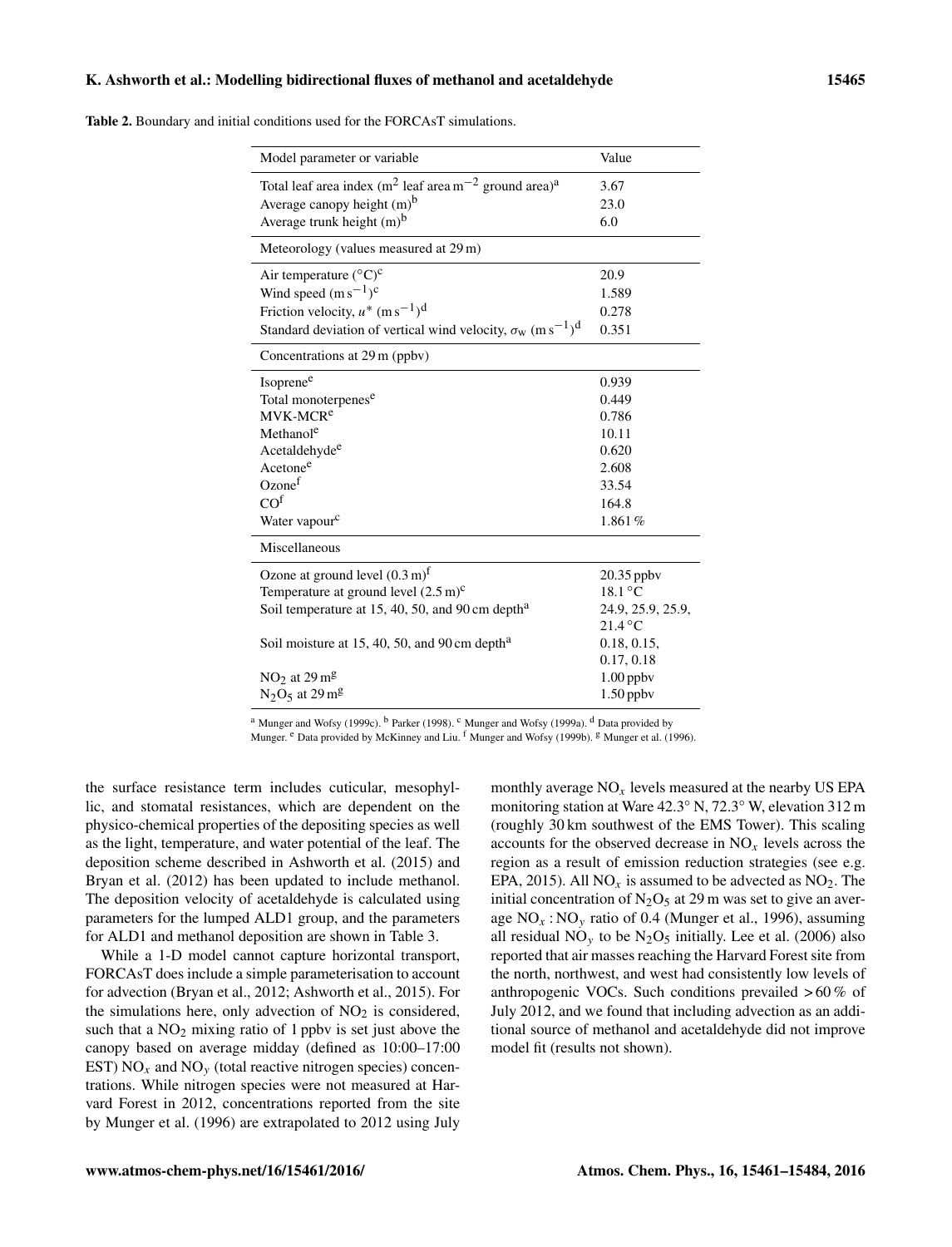| Chemical                | Henry's law constant Diffusivity Reactivity factor |            |                  |
|-------------------------|----------------------------------------------------|------------|------------------|
| Methanol                | 2.2E02 <sup>a</sup>                                | $1.33^{b}$ | 1.0 <sup>c</sup> |
| ALD1 (acetaldehyde) $d$ | 11.4                                               | 1.6        | 1.0              |

Table 3. Deposition parameters for methanol and acetaldehyde.

<sup>a</sup> Sander (1999). <sup>b</sup> Wesely (1989). <sup>c</sup> Karl et al. (2010). <sup>d</sup> Ashworth et al. (2015).

# 2.2.1 Flux calculations

Fluxes of gases and particles are calculated to be proportional to both the concentration gradient and the efficiency of vertical mixing between adjacent model layers (Eq. 1). Upward fluxes are modelled as positive and occur when the concentration of a particular species is higher at a lower height. The flux,  $F_i$  (kg m<sup>-2</sup> s<sup>-1</sup>) of an individual species, *i*, between two model levels is given by

$$
F_i = -K_H \frac{\Delta C_i}{\Delta z},\tag{1}
$$

where  $K_H$  is the eddy diffusivity  $(m^2 s^{-1})$ ,  $\Delta C_i$  the difference in mass concentrations  $(kg^{-1})$  at the mid-height of the levels, and  $\Delta z$  the difference in height (m) between the levels. Eddy diffusivity, concentrations of all gas-phase and aerosol species, and fluxes are calculated at 1 min timesteps. The eddy diffusivity at the instrument height of 29 m is constrained by observed wind speeds (Bryan et al., 2012).

Vertical mixing is calculated prognostically in the model following Blackadar (1979) and is driven by observed top-ofcanopy radiation and wind speed. The within-canopy wind profile is calculated following Baldocchi (1988). Turbulence and mixing in the canopy space is then modified according to Stroud et al. (2005), with wind speed and eddy diffusivity constrained to observations at the top of the canopy. A full description of the vertical mixing and its impact on concentration gradients is described in Bryan et al. (2012).

Modelled fluxes should be viewed as an instantaneous snapshot, both temporally and spatially, as the calculation relies heavily on the concentration gradient across an arbitrary boundary level, in this case the instrument height of 29 m. Actual concentration gradients display rapid fluctuations (see e.g. Steiner et al., 2011) due to heterogeneity in emissions (see e.g. Bryan et al., 2015) and chemistry (see e.g. Butler et al., 2008), as well as the occurrence of coherent structures that can result in counter-gradient flow of matter (Steiner et al., 2011 and references therein).

# 2.2.2 Biogenic emissions

Emissions of VOCs from vegetation can be described as following one of two possible routes (Grote and Niinemets, 2008). In the first, the compound is released to the atmosphere immediately on production (e.g. isoprene). Such emissions are tightly coupled to photosynthesis and are therefore dependent on both temperature and light, falling to zero at night. We refer to such emissions as "direct". In the second pathway, VOCs are stored in specialist structures within the plant after their production (e.g. monoterpenes). Emissions from these storage pools occur by diffusion and are controlled by temperature alone. We term these "storage" emissions. It is thought that emissions of oVOCs are a combination of these ("combo"), with a proportion released directly on synthesis and the remaining fraction emitted from storage pools.

Emission rates are calculated in FORCAsT by modifying basal emission factors (rates at standard conditions, usually 30 °C and 1000 µmol m<sup>-2</sup> s<sup>-1</sup> of PAR) according to empirical relationships describing their dependence on light and temperature. These modifications (referred to as activity factors) follow the standard parameterisations of Guenther et al. (1995, 2012). For storage emissions, which are modelled as dependent on temperature only, the activity factor is a simple exponential relationship:

$$
\gamma_T = e^{-\beta(T_L - T_S)},\tag{2}
$$

where  $\gamma$  is the temperature-dependent activity factor for storage emissions,  $\beta$  the temperature response factor  $(K^{-1})$ ,  $T<sub>S</sub>$  is 293 K, and  $T<sub>L</sub>$  (K) the leaf temperature (see Guenther et al., 2012). For further details of the activity factors for direct emissions included in FORCAsT the reader is referred to Ashworth et al. (2015) and references therein.

# 2.3 Stomatal resistance

FORCAsT includes a physical representation of a forest canopy, with the lowest eight model levels set as trunk space and the next 10 as crown space. The 10 crown space levels contain the foliage; the total leaf area estimated for 2012 based on litter fall is distributed among the levels according to balloon measurements made at the site by Parker (1999). Within each crown space level, the leaves are assigned to one of nine equally spaced angle classes assuming a spherical canopy based on leaf normal angle (Goel and Strebel, 1984) and the fraction of shaded leaf area calculated. Photosynthetic parameters, including stomatal resistance, are then calculated for each leaf angle class at each level within the crown space. The stomatal conductance (inverse of stomatal resistance) describes the aperture of the stomata and determines evapotranspiration (hence heat flux and energy bal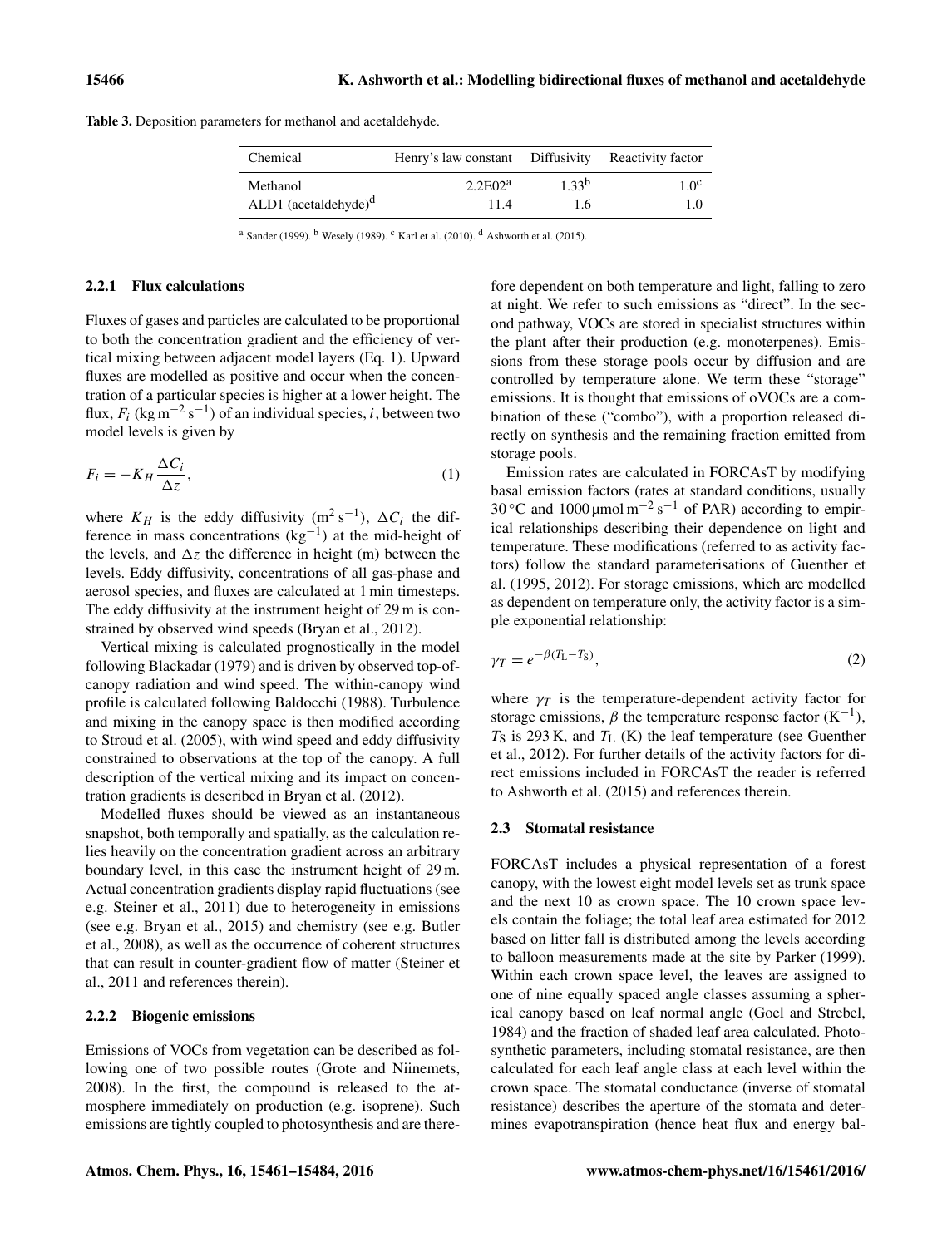ance) and deposition rates within FORCAsT. It is not currently used to control the rate of biogenic emissions.

Stomatal resistance is modelled according to leaf temperature, PAR, water potential, and vapour pressure deficit using the relationships developed by Jarvis (1976) as described by Baldocchi et al. (1987). The overall stomatal resistance  $(r<sub>s</sub>)$ is the product of these individual factors (Eq. 3), which are summarised below in Eqs. (4)–(8).

$$
r_{\rm s} = r_{\rm smin} \cdot r_{\rm s} \left( \text{PAR} \right) \cdot r_{\rm s} \left( T \right) \cdot r_{\rm s} \left( D \right) \cdot r_{\rm s} \left( p \right), \tag{3}
$$

where  $r_s$ (PAR) is the response of stomatal resistance to changes in PAR,  $r_{\text{smin}}$  (s m<sup>-1</sup>) is the minimum stomatal resistance, and  $b_{rs}$  is an empirical coefficient.

$$
r_{\rm s} \, (\text{PAR}) = r_{\rm smin} \left( 1 + \frac{b_{\rm rs}}{\text{PAR}} \right) \tag{4}
$$

 $r_s(T)$  is the response of stomatal resistance to changes in leaf temperature  $(T_{\text{lf}}; {}^{\circ}C)$ ,  $T_{\text{min}}$ ,  $T_{\text{max}}$ , and  $T_0$  are the minimum and maximum temperatures for stomatal opening and optimum temperature respectively:

$$
r_{\rm s}(T) = \left\{ \left( \frac{T_{\rm lf} - T_{\rm min}}{T_0 - T_{\rm min}} \right) \left( \frac{T_{\rm max} - T_{\rm lf}}{T_{\rm max} - T_0} \right)^{b_{\rm T}} \right\}^{-1},\tag{5}
$$

$$
b_T = \left(\frac{T_{\text{max}} - T_0}{T_{\text{max}} - T_{\text{min}}}\right). \tag{6}
$$

 $r<sub>s</sub>(d)$  is the relationship between stomatal resistance and vapour pressure deficit (D; mbar), and  $b_v$  is an empirical coefficient:

$$
r_{\rm s}(D) = \left(1 + \frac{b_v}{D}\right)^{-1}.\tag{7}
$$

Water potential is assumed to act only once a threshold value is reached. Above this value it is modelled as

$$
r_{\rm s}(\varphi) = \left(\frac{1}{a \cdot \varphi + b_w}\right),\tag{8}
$$

where  $\varphi$  is the water potential (bar) and a and  $b_w$  are constants. Below the water potential threshold,  $r_s(\varphi)$  is taken as unity. The values of the constants used in these calculations are shown in Table 4.

Stomatal resistance is only calculated in FORCAsT during the day (defined within FORCAsT as  $PAR \geq 0.01 \text{ W m}^{-2}$ ); at night stomatal resistance is assumed equal to the minimum cuticular resistance  $(3000 \text{ s m}^{-1})$ .

## 2.4 FORCAsT simulations

All model simulations were performed for an average day in July 2012, the middle of the growing season, to ensure that measurement data did not include either the spring burst of methanol or elevated acetaldehyde emissions during senescence. FORCAsT was initiated with site-specific parameters

Table 4. Values of stomatal resistance coefficients and parameters used in FORCAsT.

| Coefficient    | Value     |
|----------------|-----------|
| $r_{\rm smin}$ | 90.0      |
| $b_{rs}$       | 200.0     |
| $T_{\min}$     | $-2.0$    |
| $T_{\rm max}$  | 45.0      |
| $T_{0}$        | 30.0      |
| $b_v$          | 0.5       |
| $\overline{a}$ | 0.066667  |
| $b_{\omega}$   | 1.6666667 |

and measurements of the physical structure of the canopy and environmental conditions (Table 2). Initial meteorological conditions and atmospheric concentrations of chemical species were taken from the 2012 EMS Tower data (see Table 2). Initial air temperature above the canopy is calculated online using the average lapse rate observed by the radiosonde at Albany (the nearest sounding station, ∼ 90 km from Harvard Forest) and within the canopy by interpolation with the 2 m temperature reading. Concentrations of  $O_3$ within the canopy are based on observations from the EMS Tower, and concentrations above the canopy follow a typical night-time profile as described in Forkel et al. (2006). Concentrations of other species are assumed to decay exponentially with height such that the e-folding height is 100m for short-lived species and 1000 m for longer-lived compounds. All model simulations started at 00:00 EST and continued for 48 h, with the same driving data used for each 24 h period and analysis confined to the second day to account for model spin-up.

In addition to a baseline simulation, we perform a series of simulations that represent the potential bVOC emissions routes using the "traditional" algorithms based on the observed light and/or temperature dependence encapsulated in the MEGANv2.1 model of Guenther et al. (2012); see Sect. 2.2.2. We then introduce stomatal control to the temperature-only-dependent emissions (i.e. those from storage pools) to determine whether the observed leaf-level regulation of the emissions of oVOCs by stomatal aperture affects ecosystem-scale fluxes (Sect. 2.3.3). A final series of sensitivity tests explores the extent to which stomatal control governs canopy-top fluxes (Sect. 2.3.3). Table 5 summarises the simulations and sensitivity tests.

Model performance was evaluated against average fluxes and concentrations measured at 29 m throughout July 2012 at Harvard Forest. The raw measurement data were grouped and averaged for each model output time for the duration of the campaign period to create "typical" diurnal profiles of methanol and acetaldehyde fluxes and concentrations. The flux data in particular exhibited large variability, introducing high uncertainty to the assessment. Observations of both fluxes and concentrations of acetaldehyde were more vari-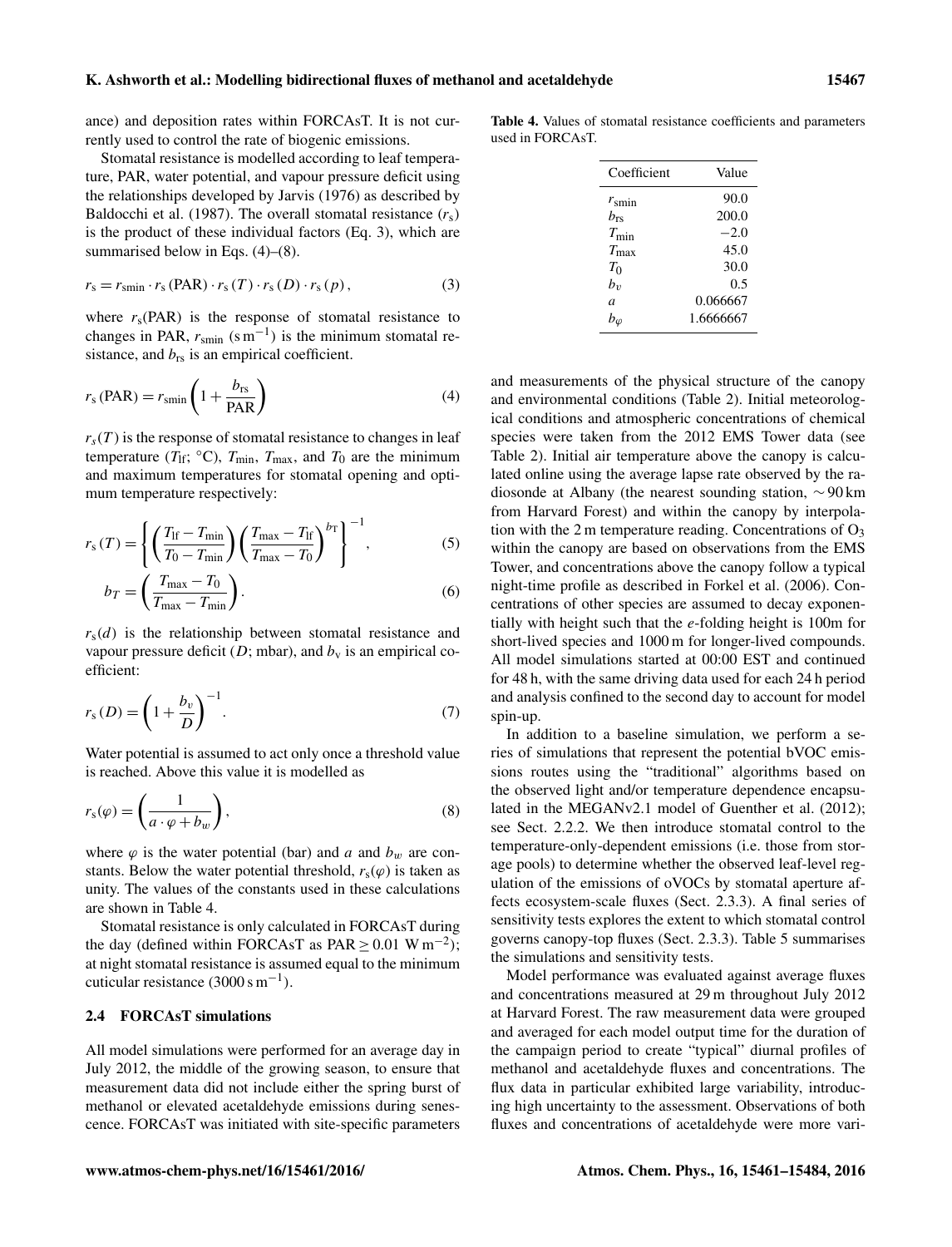| Simulation                                                                                          | Changes from baseline simulation                                                                                                                                     |  |  |
|-----------------------------------------------------------------------------------------------------|----------------------------------------------------------------------------------------------------------------------------------------------------------------------|--|--|
| Emissions $(E)$ of methanol and acetaldehyde included:                                              |                                                                                                                                                                      |  |  |
| $E$ -direct                                                                                         | 100 % direct emissions                                                                                                                                               |  |  |
| $E$ -storage                                                                                        | 100 % storage emissions                                                                                                                                              |  |  |
| $E$ -combo                                                                                          | 80 direct, 20% storage                                                                                                                                               |  |  |
| $E$ -combo $90$                                                                                     | 90 direct, $10\%$ storage                                                                                                                                            |  |  |
| Stomatal control $(S)$ of storage emissions included:                                               |                                                                                                                                                                      |  |  |
| S-storage                                                                                           | Activity factor, $\gamma_T$ , for storage emissions scaled by stomatal control factor,<br>$R_{\text{fct}}$ (Eqs. 2 and 9, with $n = 3$ )                             |  |  |
| S-combo                                                                                             | Activity factor, $\gamma_T$ , for storage emissions scaled by stomatal control factor,<br>$R_{\text{fct}}$ (Eqs. 9 and 10, with $n = 3$ ); 80 direct and 20% storage |  |  |
| Stomatal control of storage emissions using modified stomatal control factor, $R_{\text{fct}}$ (R): |                                                                                                                                                                      |  |  |
| $R$ -storage                                                                                        | Threshold stomatal control factor used (Eq. 11)                                                                                                                      |  |  |
| $R$ storageP                                                                                        | Threshold stomatal control factor used (Eq. 11) and daytime threshold<br>for PAR increased to 10.0                                                                   |  |  |
| $R$ -storageN15                                                                                     | Threshold stomatal control factor used (Eq. 11) with scaling<br>factor <i>n</i> set to 1.5                                                                           |  |  |
| $R$ -storageN6                                                                                      | Threshold stomatal control factor used (Eq. 11) with scaling<br>factor <i>n</i> set to $6.0$                                                                         |  |  |
| $R$ -combo                                                                                          | Threshold stomatal control factor used (Eq. 11); 80 direct<br>and 20% storage                                                                                        |  |  |
| $R$ -combo $P$                                                                                      | Threshold stomatal control factor used (Eq. 11) and daytime threshold for                                                                                            |  |  |
|                                                                                                     | PAR increased to 10.0; 80 direct and 20% storage                                                                                                                     |  |  |
| $R$ -combo $N15$                                                                                    | Threshold stomatal control factor used $(Eq. 11)$ with scaling factor <i>n</i> set                                                                                   |  |  |
|                                                                                                     | to 1.5; 80 direct and 20 $%$ storage                                                                                                                                 |  |  |
| $R$ -combo $N6$                                                                                     | Threshold stomatal control factor used (Eq. 11) with scaling factor                                                                                                  |  |  |
|                                                                                                     | <i>n</i> set to 6.0; 80 direct and 20 % storage                                                                                                                      |  |  |

Table 5. Modifications to the base case for each of the sensitivity simulations.

able than those of methanol, reflecting the greater number of chemical sources and sinks of acetaldehyde in conjunction with lower emission rates. The observations referred to throughout the main text and shown in Figs. 4, 6, and 7 are these averages of the campaign data.

# 2.4.1 Baseline

All simulations were driven using meteorology for an average July day with initial conditions set to July average values for all variables at 00:00 EST (shown in Table 2). For the baseline simulation, default FORCAsT settings for emissions, dry deposition and chemical production and loss (Ashworth et al., 2015) were used; the default FORCAsT settings do not consider primary emissions of methanol and acetaldehyde. Only primary emissions of isoprene and the monoterpenes α-pinene, β-pinene, and d-limonene are included in the base case, with emission factors (Table 6a) based on average rates for mixed deciduous woodland in North America (Geron et al., 2000; Helmig et al., 1999).

## 2.4.2 Primary emissions sensitivity tests

Simulations including primary emissions of methanol and acetaldehyde were conducted to understand the effect of adding primary emissions of oVOCs. The specific changes from the baseline are described below and summarised in Table 5.

In the first three "emissions"  $(E-)$  simulations, primary emissions of methanol and acetaldehyde are included: firstly with all emissions assumed to be direct  $(E\textrm{-direct})$ , then all from storage pools  $(E\text{-storage})$ , and finally as a combination of the two, with  $80\%$  taken to be direct and the remainder storage (E-combo). Emission rates for methanol and acetaldehyde (Table 5) were initially based on standard emission factors for methanol and bidirectional VOCs respectively for temperate deciduous broadleaved trees given by Guenther et al. (2012) and scaled for this site by isoprene emission factor. The emission factors were then modified to best reconcile modelled and observed concentrations and fluxes at 29 m whilst conserving the total canopy emissions for each species as far as possible. For each simulation, 24 h aggregate emissions were within  $\sim$  10 % of each other. The proportion of 80 direct and 20 % storage emissions in-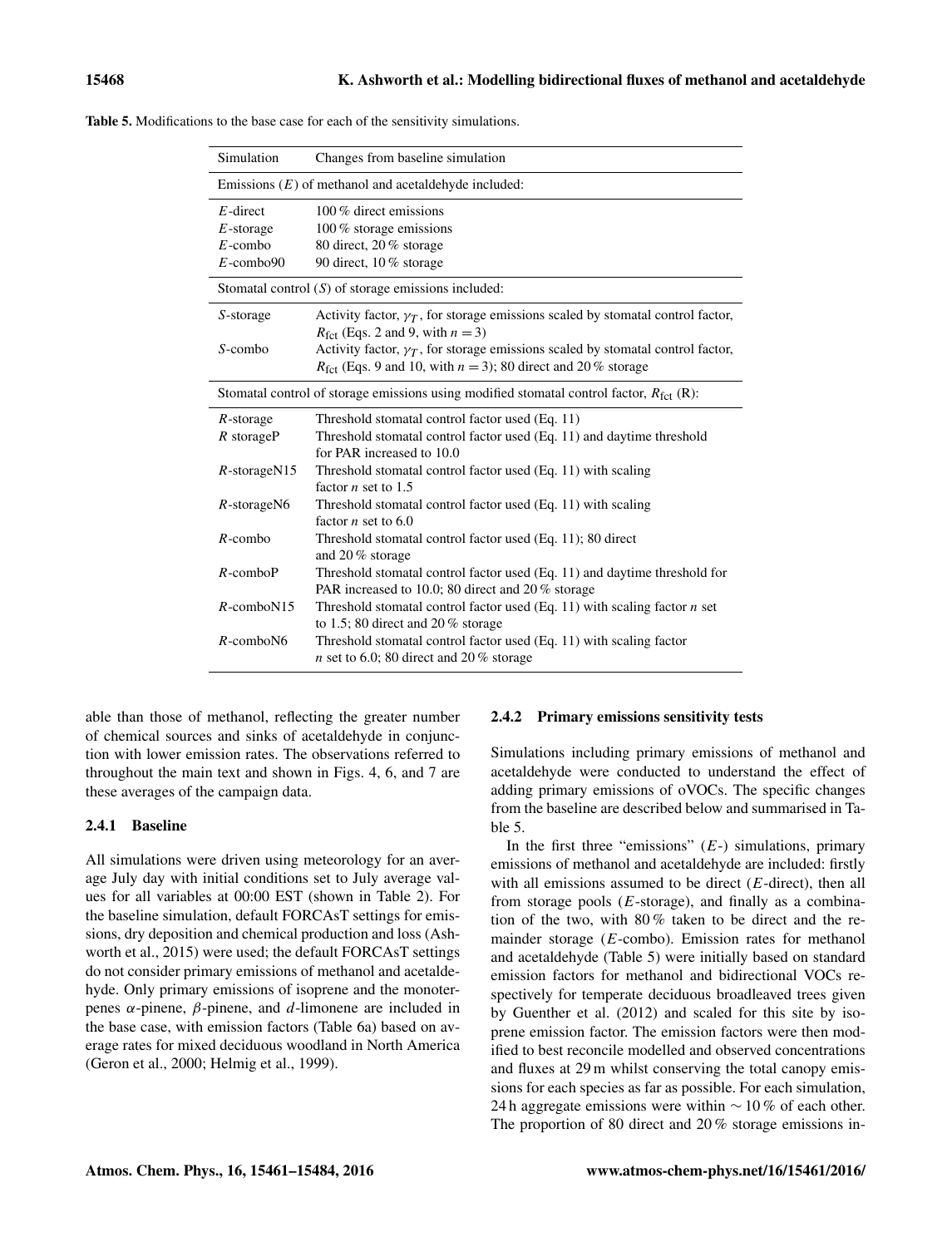## K. Ashworth et al.: Modelling bidirectional fluxes of methanol and acetaldehyde 15469

**Table 6.** (a) Emission factors (nmol m<sup>-2</sup> (projected leaf area) s<sup>-1</sup>) for VOCs included in FORCAsT baseline simulation. (b) Emission factors,  $\varepsilon$  (nmol m<sup>-2</sup> (projected leaf area) s<sup>-1</sup>) and total canopy emissions (mg m<sup>-2</sup> day<sup>-1</sup>) for methanol and acetaldehyde for the FORCAsT simulations in Table 5.

| $(a)$ VOC        | Direct               | Storage               |       |                      |                       |       |
|------------------|----------------------|-----------------------|-------|----------------------|-----------------------|-------|
| Isoprene         | 4.83 <sup>a</sup>    | 0.000                 |       |                      |                       |       |
| $\alpha$ -pinene | 0.000                | $0.071^{b}$           |       |                      |                       |       |
| $\beta$ -pinene  | 0.000                | 0.032 <sup>b</sup>    |       |                      |                       |       |
| $d$ -limonene    | 0.000                | 0.054 <sup>b</sup>    |       |                      |                       |       |
| Methanol         | 0.000                | 0.000                 |       |                      |                       |       |
| Acetaldehyde     | 0.000                | 0.000                 |       |                      |                       |       |
| (b) oVOC         | Methanol             |                       |       | Acetaldehyde         |                       |       |
| Simulation       | Direct $\varepsilon$ | Storage $\varepsilon$ | Total | Direct $\varepsilon$ | Storage $\varepsilon$ | Total |
| $E$ -direct      | 4.894                | 0.000                 | 435.8 | 0.303                | 0.000                 | 28.7  |
| $E$ -storage     | 0.000                | 0.653                 | 457.0 | 0.000                | 0.036                 | 28.5  |
| $E$ -combo       | 1.670                | 0.418                 | 441.2 | 0.112                | 0.027                 | 32.0  |
| $E$ -combo $90$  | 2.815                | 0.296                 | 457.8 | 0.175                | 0.019                 | 31.6  |
| S-storage        | 0.000                | 0.326                 | 441.0 | 0.000                | 0.019                 | 32.1  |
| $S$ -combo       | 1.065                | 0.266                 | 454.7 | 0.063                | 0.015                 | 31.3  |
| $R$ -storage     | 0.000                | 0.653                 | 438.6 | 0.000                | 0.040                 | 30.5  |
| $R$ -storageN15  | 0.000                | 0.653                 | 429.5 | 0.000                | 0.040                 | 31.2  |
| $R$ -storageN6   | 0.000                | 0.751                 | 445.6 | 0.000                | 0.046                 | 30.9  |
| $R$ -combo       | 1.670                | 0.418                 | 434.0 | 0.112                | 0.027                 | 31.5  |
| $R$ -combo $N15$ | 1.670                | 0.418                 | 435.8 | 0.112                | 0.027                 | 28.7  |
| $R$ -combo $N6$  | 1.670                | 0.418                 | 457.0 | 0.112                | 0.027                 | 28.5  |
| S-storageP       | 0.000                | 0.326                 | 441.2 | 0.000                | 0.019                 | 32.0  |
| $S$ -combo $P$   | 1.065                | 0.266                 | 457.8 | 0.063                | 0.015                 | 31.6  |
| $R$ -storageP    | 0.000                | 0.653                 | 441.0 | 0.000                | 0.040                 | 32.1  |
| $R$ -combo $P$   | 1.670                | 0.418                 | 454.7 | 0.112                | 0.027                 | 31.3  |

 $a$  Helmig et al. (1999).  $b$  Geron et al. (2000).

cluded in E-combo simulations was also based on the "lightdependent fractions" assigned to methanol and bidirectional VOCs by Guenther et al. (2012). A sensitivity test with the combination of 90 direct and 10 % storage ( $E$ -combo90) was also performed. For each simulation, emission factors and total emissions are listed in Table 6b, and diel profiles of total emissions, deposition, and canopy chemical production and loss are shown in Fig. 1. While the general pattern of emissions is the same in all simulations (Fig. 1a, b), the magnitude of the midday peak and overnight emission rate vary between the different emission pathways introduced. The greater the contribution from storage, the higher the overnight fluxes and the smaller the diurnal amplitude with  $E$ -direct (green line, 0% storage emissions) and E-storage (blue line,  $100\%$  storage) representing the extreme cases. Changes in emission rates alter the concentrations of methanol or acetaldehyde within the crown space, driving differences in both dry deposition (Fig. 1c, d) and chemical production and loss (Fig. 1e, f) rates. Figure 1 further demonstrates the relatively small contribution of chemical production and loss to the canopy space budgets of methanol and acetaldehyde.

# 2.4.3 Stomatal control sensitivity tests

Previous theoretical and laboratory-based studies have demonstrated the importance of stomatal aperture in the regulation of emissions of oVOCs from storage structures (e.g. Niinemets and Reichstein, 2003a, b; Nemecek-Marshall et al., 1995; Huve et al., 2007; Karl et al., 2002). Controlled experiments and leaf-level measurements suggest that emissions of many VOCs are dependent on stomatal conductance, although the extent to which the stomata regulate emission rates is highly dependent on both the compound and the leaf structure (Niinemets and Reichstein, 2003a).

Further sensitivity tests were performed specifically to test the dependence of the emissions of methanol and acetaldehyde on stomatal conductance. Stomatal resistance (the reciprocal of conductance) is explicitly calculated for every canopy level at every model time step based on incident PAR, leaf temperature and water potential (Eq. 3). In this series of tests, the calculated resistances were used to scale the temperature dependence of storage emissions of methanol and acetaldehyde (given in Eq. 2) for both the storage and combo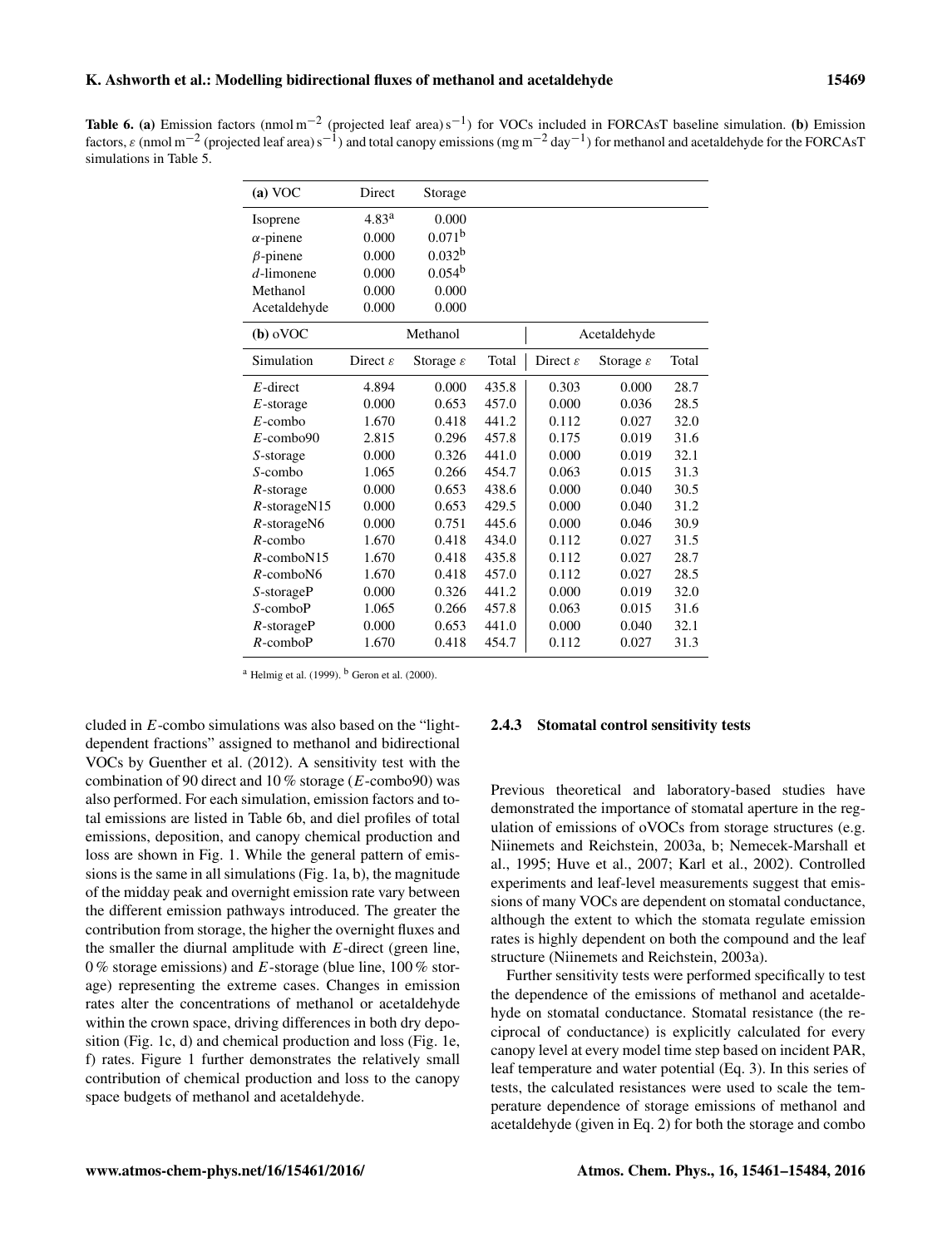

Figure 1. Total canopy production and loss rates per unit ground area for methanol (left) and acetaldehyde (right) summed over the 10 crown space layers. Coloured lines show total emissions (top), deposition (middle), and chemical production and loss (bottom) for each simulation.

emission pathways as shown in Eq. (9).

$$
\gamma_{\rm TR} = \gamma_{\rm T} \cdot R_{\rm fct} = e^{-\beta (T_{\rm L} - T_{\rm S})} \cdot R_{\rm fct},\tag{9}
$$

where  $R_{\text{fct}}$  is a stomatal control factor.

In the first of the "stomatal control"  $(S<sub>-</sub>)$  sensitivity tests,  $R_{\text{fct}}$  increased proportionally with stomatal conductance (i.e. inversely with stomatal resistance) as shown in Eq. (10):

$$
R_{\text{fct}} = \frac{3000}{n \cdot R_{\text{atom}}},\tag{10}
$$

where  $R_{\text{atom}}$  (( $\mu$ mol m<sup>-2</sup> s<sup>-1</sup>)<sup>-1</sup>) is the stomatal resistance,  $3000$  (s m<sup>-1</sup>) is the model default limiting night-time value of  $R_{\text{atom}}$  and n is a scaling factor. The night-time "stomatal" resistance is in fact equal to the cuticular resistance and  $n$  was introduced to account for this. (During the day, the leaf resistance, the combination of the stomatal and cuticular resistances in parallel, is dominated by the stomatal resistance). The value of  $n$  was initially set to 3 for the S-storage and Scombo simulations, as Jarvis (1976) reported a limiting value of 1000, although this was species dependent. The effect of the choice of value of  $n$  is explored in Sect. 3.5.

Figure 2 shows the diel cycle of stomatal resistances calculated in FORCAsT for each model level within the crown space; an average canopy resistance is also indicated.  $R_{\text{atom}}$ is set to 3000 overnight and falls to a minimum during the middle of the day when light levels are highest in the canopy.  $R_{\text{atom}}$  is lower at the top of the canopy and increases with increasing depth into the foliage layers. The profile of  $R_{\text{fct}}$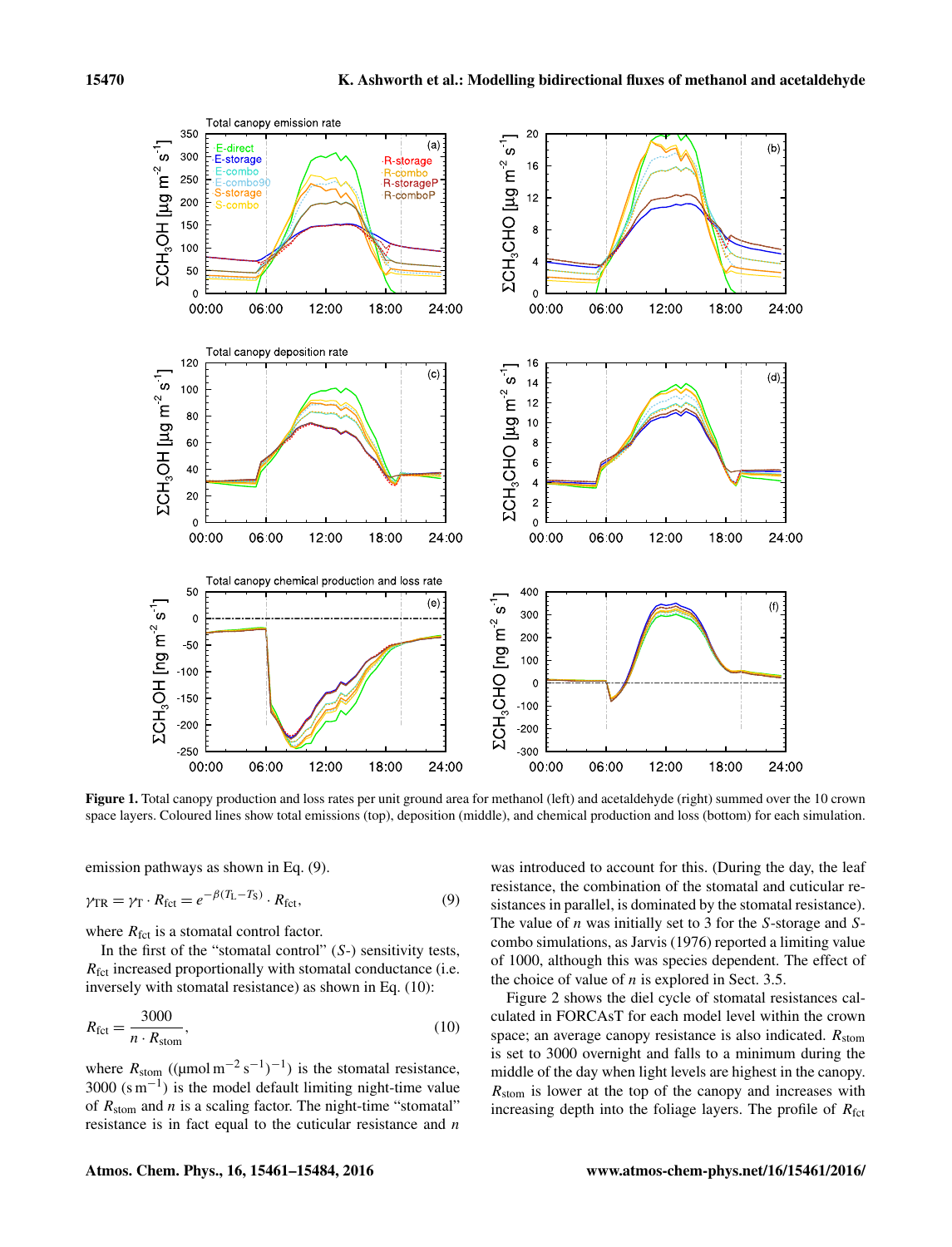

Figure 2. Stomatal control applied to storage emissions. The top row shows the baseline (a) stomatal resistance, (b) stomatal control factor  $R_{\text{fct}}$  as calculated in Eq. (10), and (c) the stomatal control factor as calculated in Eq. (11a) and (b), i.e. with a limiting value of 1.0. Coloured lines show the resistances and control factors as a leaf-area-weighted average for each crown space model level across the 10 leaf angle classes. The crosses show the canopy average weighted by foliage fraction in each level. The second and third rows show the effect on R<sub>fct</sub> of altering the scaling factor, n, in Eq. (10) (d and f) and Eq. (11a) and (b) (e and g). The bottom row shows the same as the top for the modified stomatal resistance calculations in which "daylight" is assumed to start only when PAR exceeds a threshold of 10.0 µmol m<sup>-2</sup> s<sup>-1</sup>.

(Eq. 10) describes the inverse of  $R_{\text{atom}}$ , reaching a peak at midday and having a greater value higher in the canopy. As shown in the middle panels  $R_{\text{fct}}$  reaches  $> 1.0$  during the middle of the day for all but the very lowest canopy layers. Modelled stomatal control (S-simulations) therefore enhances emissions of methanol and acetaldehyde above those simulated by traditional emissions algorithms during this time. There is evidence that this may be biologically realistic with stomatal-aperture-limiting emissions from storage pools, leading to increased pool size and hence greater concentration gradients between plant tissue and the surrounding atmosphere (see e.g. Jardine et al., 2008). This in turn drives an increase in emissions above those predicted based on synthesis rates of oVOCs. However, traditional emissions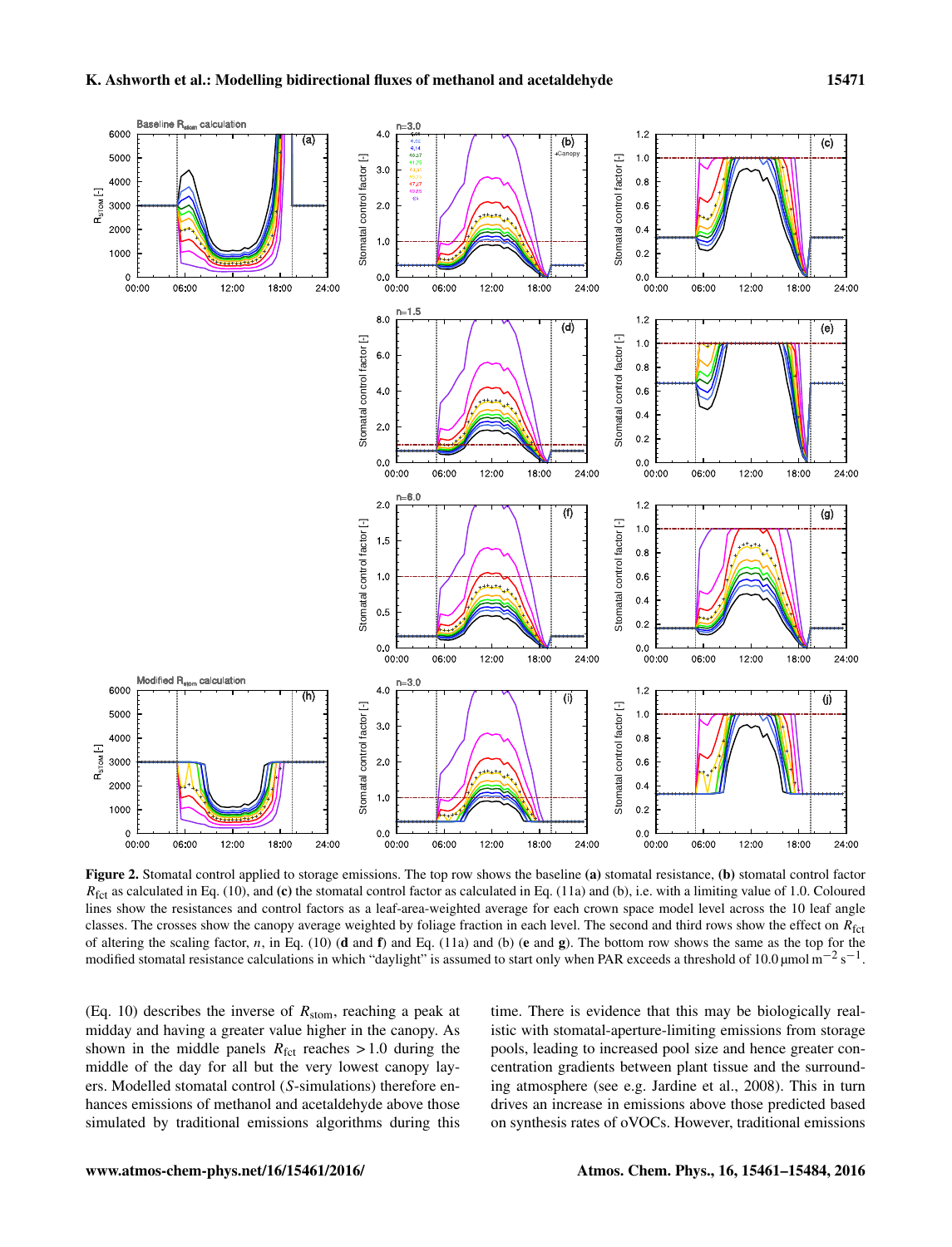models were derived to fit observed emission rates (see e.g. Guenther et al., 1993) and could be assumed to account for this effect.

Hence, a second set of "modified" stomatal control  $(R-)$ experiments were performed in which it was assumed that beyond a threshold stomatal aperture, stomatal conductance no longer controls emissions, which continue unhindered once the stomates are considered to be fully open. Beyond this point, emissions from storage pools are regulated by temperature alone according to the relationship in Eq. (2), i.e.  $R_{\text{fct}}$  in Eq. (9) takes a value of unity, thus assuming that traditional emissions algorithms correctly capture emission rates during the middle of the day. Within FORCAsT this was modelled using a threshold function:

$$
R_{\text{fct}} = \frac{3000}{n \cdot R_{\text{atom}}}, R_{\text{fct}} < 1.0 \tag{11a}
$$

$$
R_{\text{fct}} = 1.0, \text{ at all other times.} \tag{11b}
$$

The use of the function shown in Eqs. (11a) and (b) limits the temporal extent of stomatal control on methanol and acetaldehyde emissions for most canopy layers to the transition times of day (dawn and dusk) when the stomata are either opening or closing as light levels increase or decrease. This is consistent with results from controlled experiments and observations by Niinemets and Reichstein (2003a) that indicate that stomatal aperture has only a transient effect on the emissions of oVOCs and is negligible under steady-state light conditions. It should be noted however that under the average July radiation conditions, the lower canopy levels do not receive sufficient PAR to reach this threshold value within FORCAsT.

#### 3 Results

## 3.1 Summary of observations

July was roughly the middle of the growing season in 2012 with emissions unaffected by springtime leaf flush or autumn senescence. As observed previously at many sites, fluxes of both methanol and acetaldehyde are highly variable, with periods of net positive and net negative exchange (e.g. McKinney et al., 2011; Wohlfahrt et al., 2015; Karl et al., 2005). In prior years, concentrations of methanol at Harvard Forest remained high even outside of the spring emissions peak (McKinney et al., 2011).

Figure 3 shows correlations of the observed daytime (05:00–19:00 EST) fluxes of methanol and acetaldehyde during July 2012 with air temperature, PAR, canopy stomatal conductance, and concentrations of methanol and acetaldehyde. Canopy stomatal conductance for the tower footprint was estimated from energy fluxes measured at Harvard Forest following the methodology of Shuttleworth et al. (1984) to calculate surface resistances. The raw data were highly



Figure 3. Observed daytime (05:00–19:00 EST) fluxes of methanol (left) for July 2012 vs. (a) air temperature, (c) PAR, (e) canopy stomatal conductance, and (g) methanol concentration (all measured at  $29 \text{ m}$ ). The right hand column (b, d, f, h) shows the same relationships for acetaldehyde. Temperatures were binned in 2.5 °C intervals, PAR in 250 µmol m<sup>-2</sup> s<sup>-1</sup>, stomatal conductance in  $\sim$  0.1 mol m<sup>-2</sup> s<sup>-1</sup>, and concentrations in 2.5 ppbv (methanol) and 0.2 ppbv (acetaldehyde) increments. Average values for each bin are marked with circles; vertical and horizontal bars indicate 1 standard deviation above and below the mean in each case.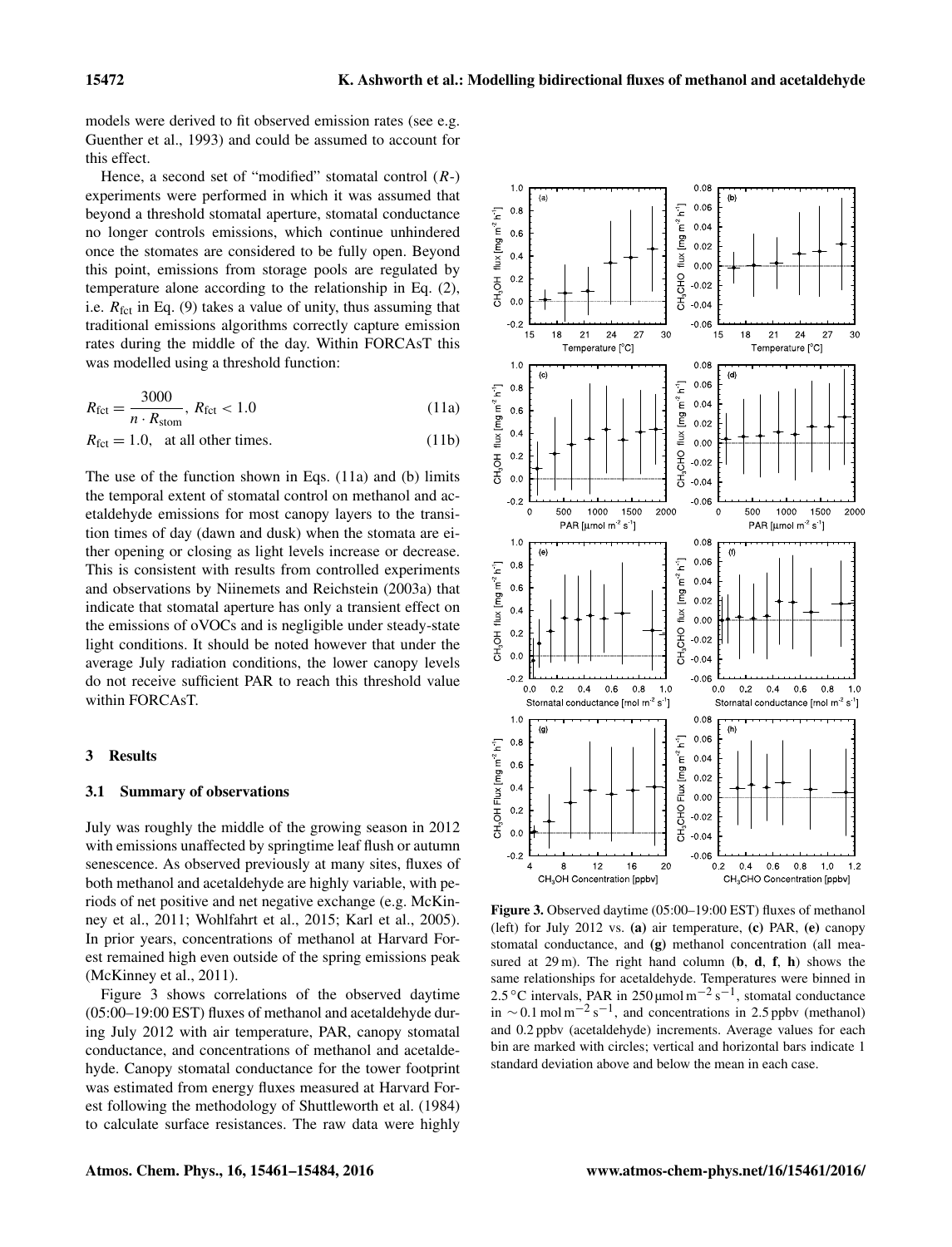scattered, and were therefore binned by the independent variable in each case, with Fig. 3 showing only the mean values (with bars showing  $\pm 1$  standard deviation to give an indication of the variability of the data) for each of these bins for clarity. The weak relationships with each of the environmental variables evident in Fig. 3 illustrate the difficulty in identifying the key processes driving canopy-scale exchanges of oVOCs under varying environmental conditions from observations alone.

Canopy-top fluxes of methanol appear to be positively correlated with temperature (Fig. 3a) and to a lesser extent with PAR (Fig. 3c). The correlation with temperature seems to be exponential as might be expected. The contribution of stomatal conductance to observed methanol fluxes is more difficult to interpret, although the data appear to show a strong linear correlation at low conductance, suggesting that at small stomatal aperture the stomata exert control over fluxes of methanol to the extent that it is observable at the canopy scale. However, it is possible that this correlation instead reflects correlated responses of emissions and stomatal aperture to increasing light and temperature. The positive relationship between canopy-top methanol fluxes and concentrations at low concentration is likely due to the influence of increasing light and temperature, increasing production of methanol at a greater rate than the loss processes (dry deposition to surfaces within the canopy and chemical loss). At higher concentrations, methanol loss rates increase sufficiently to balance production.

Fluxes of acetaldehyde are lower and more variable than those of methanol, and averages are clustered near zero. However, the fluxes do appear to be positively correlated with temperature (Fig. 3b), although the relationship is weaker and does not appear to be exponential. There is no discernible correlation between acetaldehyde fluxes and either PAR (Fig. 3d) or stomatal conductance (Fig. 3f). This might suggest that acetaldehyde emissions are not controlled by stomatal aperture but may rather indicate the influence of the greater number of sources and sinks for acetaldehyde at the spatial and temporal scale of the canopy. Jardine et al. (2008) describe a clear negative correlation between acetaldehyde fluxes and concentrations measured in the laboratory. Fig. 3h could be interpreted in a similar way, although the correlation here (at the canopy scale) is far weaker.

The weakness of the observed correlations and the variability of the observed fluxes are a reflection of the complexity of in-canopy processes and interactions, all of which (emissions, photochemical production and loss, and turbulent exchange) are strongly influenced by temperature, while only photolysis and direct foliage emissions are directly dependent on light levels (although the penetration of radiation into the canopy drives both leaf temperature and turbulence).

#### 3.2 Baseline

When FORCAsT is driven in default mode with average meteorology and initial conditions for July 2012 and primary emissions of only isoprene and monoterpenes, the model fails to capture either the magnitude or diurnal profile of the observed concentrations and fluxes of methanol and acetaldehyde at 29 m (Fig. 4a–d, black lines). For both methanol and acetaldehyde, FORCAsT simulates negative fluxes at all times, with a pronounced decrease during daylight hours (Fig. 4a and c). In contrast, fluxes measured by eddy covariance show strongly positive (upward) exchange occurring during the day and fluxes near zero at night. Observed concentrations increase to 12.8 (methanol) and 0.72 ppbv (acetaldehyde) during daylight hours, dipping sharply after dusk and decreasing steadily to a minimum around dawn (Fig. 4b and d). By contrast the baseline modelled concentrations of both compounds decrease throughout the 24 h period, (Fig. 4b and d), suggesting strong daytime sources of both methanol and acetaldehyde within the canopy, which FORCAsT does not simulate with the default model settings.

# 3.3 Biogenic emissions of methanol and acetaldehyde (E-simulations)

Leaf-level measurements of methanol emissions have demonstrated that all  $C_3$  vegetation types emit methanol at rates on par with the major terpenoids (Fall and Benson, 1996). Given the lack of other in situ sources of methanol, the diel cycle of fluxes and concentrations that is generally absent from anthropogenic and transported sources, and the magnitude of the underestimation of canopy-top fluxes (ranging from  $\sim$  0.01 overnight to 0.7 mg m<sup>-2</sup> h<sup>-1</sup> in the early afternoon), it seems likely that there are substantial foliage emissions of methanol at Harvard Forest (see also McKinney et al., 2011). Furthermore, the diurnal profile, strongly reminiscent of isoprene, suggests that the emissions are both light and temperature dependent.

While the magnitude of the missing acetaldehyde fluxes is lower (between  $\sim 0.01$  and  $0.05$  mg m<sup>-2</sup> h<sup>-1</sup>), the diel cycles of both fluxes and concentrations is similar to those of methanol. This again suggests relatively strong leaf-level emissions of acetaldehyde at this site. It is likely that the absolute concentrations and fluxes are lower since primary emissions of acetaldehyde have generally been found to be a factor of 2–10 lower than those of methanol (Seco et al., 2007; Karl et al., 2003; Guenther et al., 2012).

Figure 5 shows the relative contributions of the competing processes driving the evolution of methanol and acetaldehyde within and just above the canopy over the course of the day for the  $E$ -combo90 and  $E$ -combo simulations respectively. Concentrations of both oVOCs (Figs. 5a and 3g) increase strongly at all levels from a minimum around dawn. In the case of methanol (Fig. 5a) there is a clear maximum just below the top of the canopy corresponding to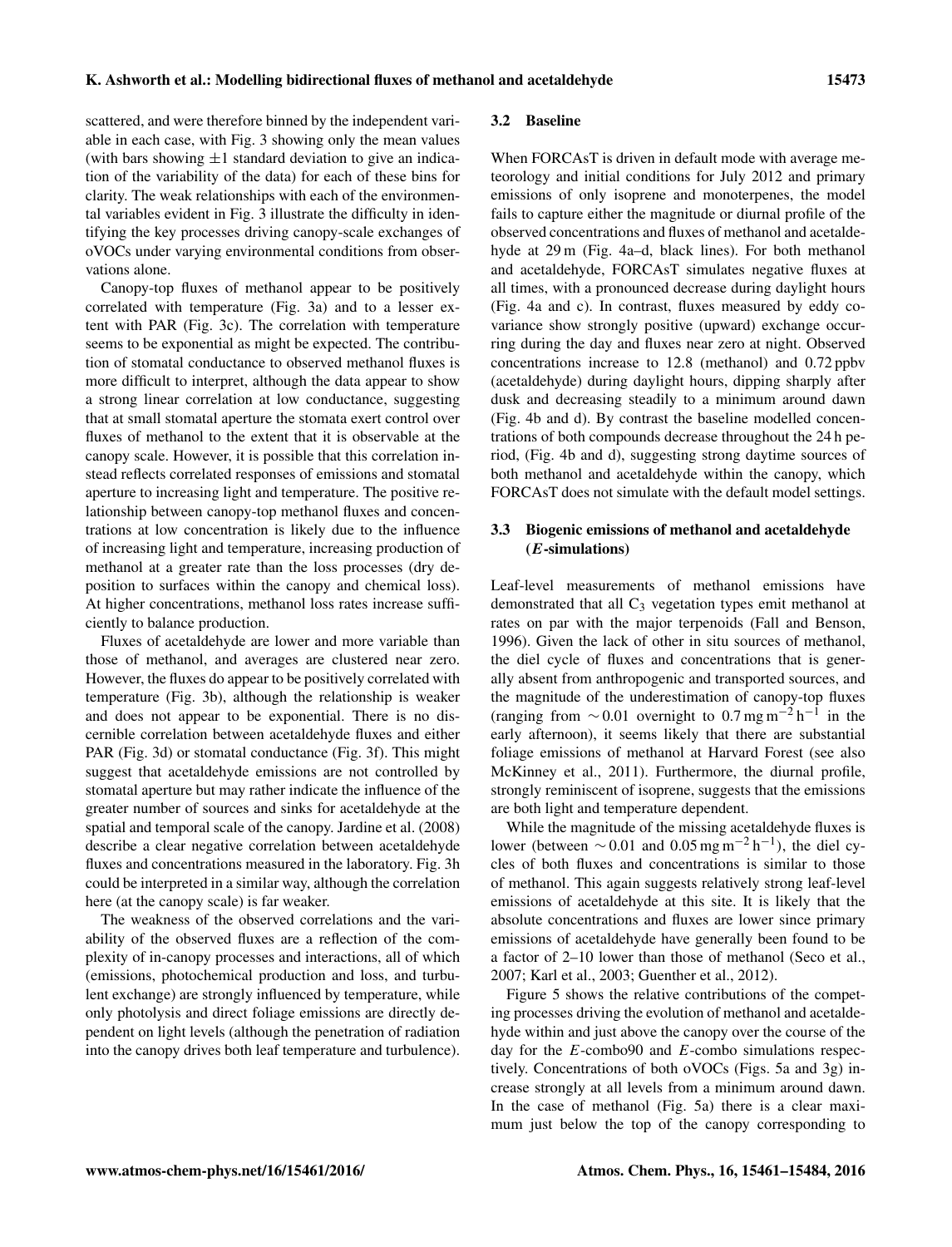

Figure 4. Measured (grey circles with vertical bars indicating 1 standard deviation above and below the mean) and modelled (solid lines) fluxes (left) and concentrations (right) at 29 m for an average day in July 2012 for methanol (a) fluxes (mg m<sup>-2</sup> h<sup>-1</sup>) and (b) concentrations (ppbv) and acetaldehyde (c) fluxes and (d) concentrations. The solid black line shows the baseline model simulation. Coloured lines denote  $E$ direct (green), E-storage (blue), and E-combo (cyan) simulations in which direct, storage, and combination emissions pathways respectively are included. The dashed turquoise line shows the  $E$ -combo90 (combo emissions with 90 direct and 10% storage emission pathways) sensitivity test. Dashed grey vertical lines show dawn and dusk. Times shown are Eastern Standard Time (EST).

the most densely foliated level where emissions also peak. This feature is less evident in the case of acetaldehyde (Fig. 5g), demonstrating its greater number of sources and sinks. Chemical production and loss is highest at the top of the canopy and the boundary layer just above due to the higher levels of radiation and temperature driving OH radical formation and reaction rates. For both oVOCs, it is emissions and deposition, both leaf-level processes governed by the stomata, that dominate production and loss; chemistry contributions are at least an order of magnitude lower. However, both chemistry and turbulent transport contribute to the complexity evident in the evolution of concentrations and fluxes and the high degree of variability seen in the observations (see e.g. Figs. 3 and 5).

Difficulties in simultaneously reconciling both fluxes and concentrations of methanol and acetaldehyde are also likely a result of the complexity of in-canopy processes. Figure 5 shows that the top of the canopy is a region of abrupt transition for the sources and sinks of oVOCs with emissions and deposition limited to the canopy and a sudden change in turbulent mixing above the foliage. The heterogeneity of concentrations, concentration gradients, and fluxes of methanol and acetaldehyde in time and space are evident from Fig. 5, demonstrating that the level at which model and measurements are compared can also affect the measured–modelled bias.

# 3.3.1 Methanol

The effect of introducing the different mechanisms of methanol emissions (simulations E-direct, E-storage, Ecombo; Table 5) on fluxes and concentrations of methanol are shown in Fig. 4a and b. Storage emissions (dependent only on temperature) remain relatively high overnight. While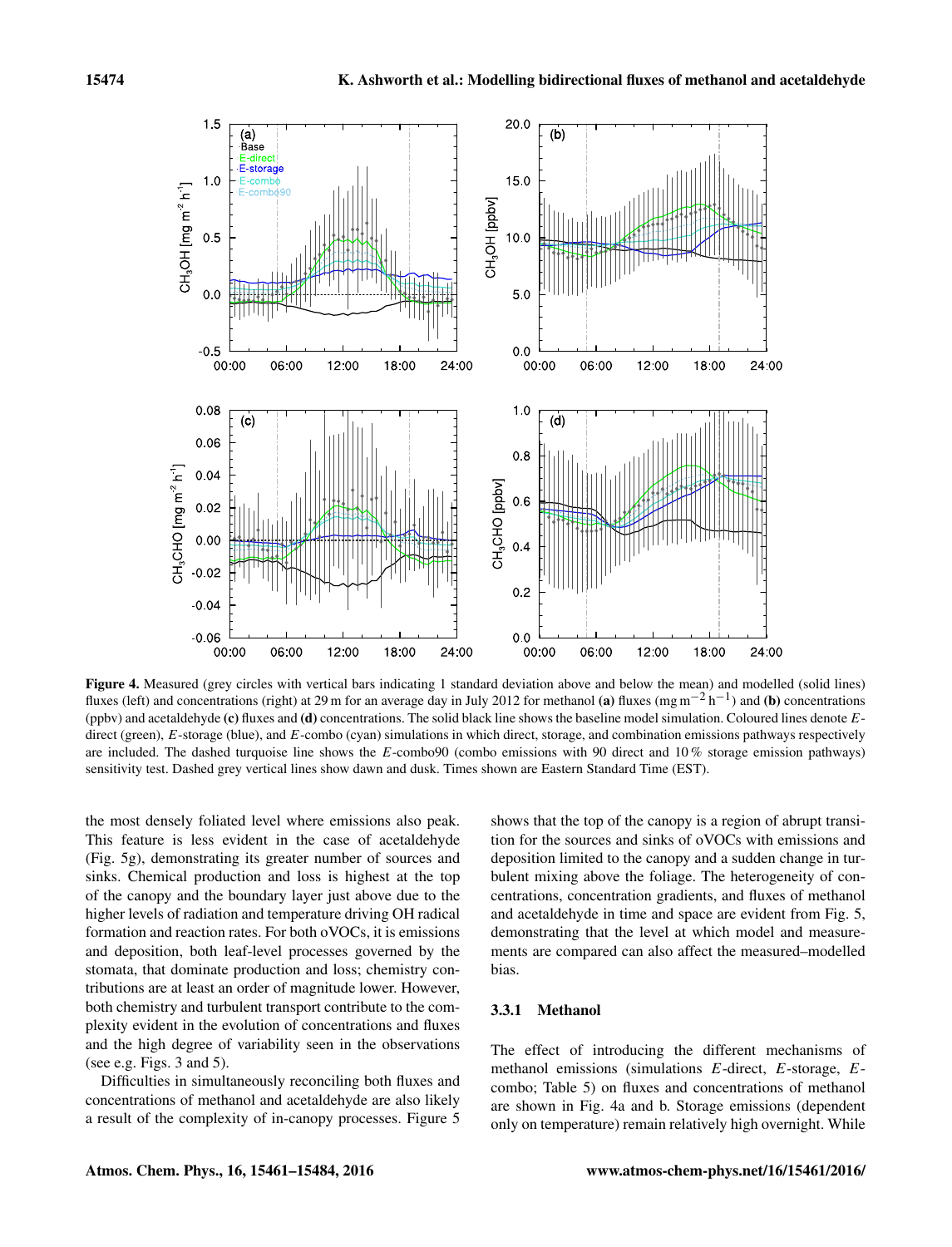

Figure 5. Production and loss within the canopy space for methanol: (a) concentration, (b) chemical production rate (including photolysis), (c) changes in concentration due to vertical mixing, (d) flux, (e) emission rates, and (f) deposition rates of methanol for the E-combo90 simulation. Rates are instantaneous in time and space. The vertical axis shows height relative to canopy-top height; times on the horizontal axis are LT. Panels  $(g)$ –(l) show the same for acetaldehyde for the  $E$ -combo simulation. Dashed horizontal lines denote canopy-top height (black) and observation height (red).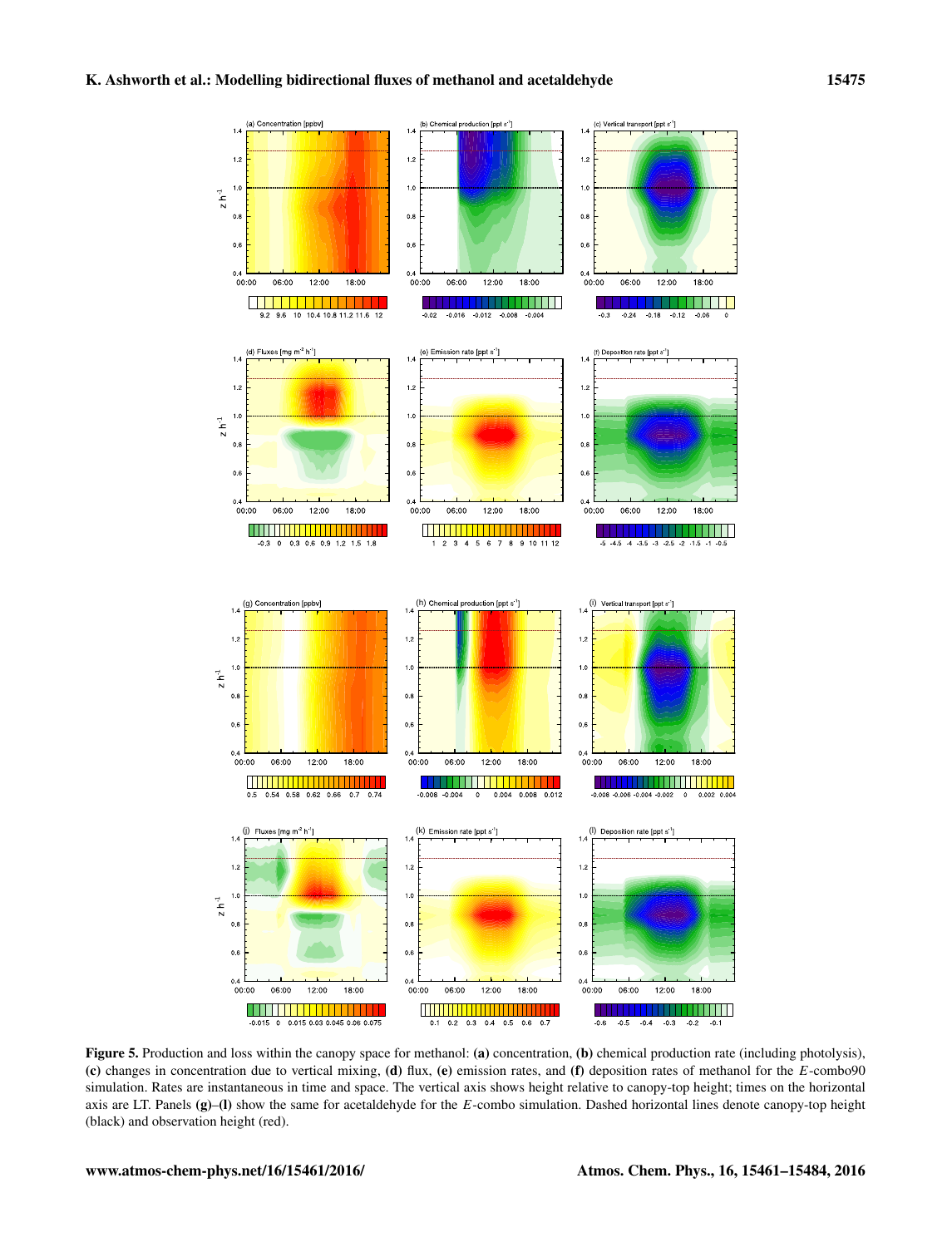

Figure 6. As Fig. 4 with blue lines showing E-storage, orange lines S-storage simulations, and turquoise and yellow lines showing E-combo and S-combo simulations respectively. The dashed turquoise line shows the  $E$ -combo90 sensitivity test. Panels show (a) methanol fluxes, (b) methanol concentrations, (c) acetaldehyde fluxes, and (d) acetaldehyde concentrations at 29 m.

modelled fluxes of methanol are positive when storage emissions are included and peak during the middle of the day, modelled midday fluxes are only around a third of measured fluxes (Fig. 6a, E-storage) and modelled night-time fluxes are well above  $(\sim 0.15 - 0.20 \,\text{mg m}^{-2} \,\text{h}^{-1})$  those observed, which are close to but slightly below zero. The diurnal profile of E-storage-modelled concentrations is the inverse of measured methanol mixing ratios: elevated at night and decreasing toward the middle of the day (Fig. 6b, E-storage). This gives further credence to the light dependence of methanol emissions, which has been identified in numerous other forest ecosystems (see e.g. Wohlfahrt et al., 2015; Seco et al., 2015; McKinney et al., 2011).

Direct emissions are intrinsically linked to photosynthesis and are therefore strongly dependent on light as well as temperature. Introducing purely direct emissions of methanol in FORCAsT (E-direct) reproduces the observed diurnal profile of both fluxes and concentrations and succeeds in capturing the pronounced daytime peak and sharp drop-off at night seen in both. Modelled mixing ratios, however, peak slightly in advance of the observed maximum (Fig. 6b, E-direct) and do not drop sharply enough after dusk. Modelled fluxes remain negative at night (Fig. 4a, E-direct) but are slightly below those observed during the dawn transition period, suggesting that while methanol emissions are light dependent they may not be purely direct emissions (which drop to zero at night). However, the limitations of eddy covariance flux measurement techniques at night may introduce error into the observation–model comparison.

Combo emissions comprising 80 direct and 20 % storage emissions  $(E$ -combo) do not reproduce the observed decrease in fluxes and concentrations at night. Modelled nighttime fluxes remain positive and  $\sim 0.05-0.1$  mg m<sup>-2</sup> h<sup>-1</sup> above those observed (Fig. 6a; E-combo), although, as noted above, night-time flux measurements usually have the greatest uncertainties due to the potential for stable boundary layers and changes in the flux footprint. Additionally, modelled concentrations do not rise sufficiently during the day (with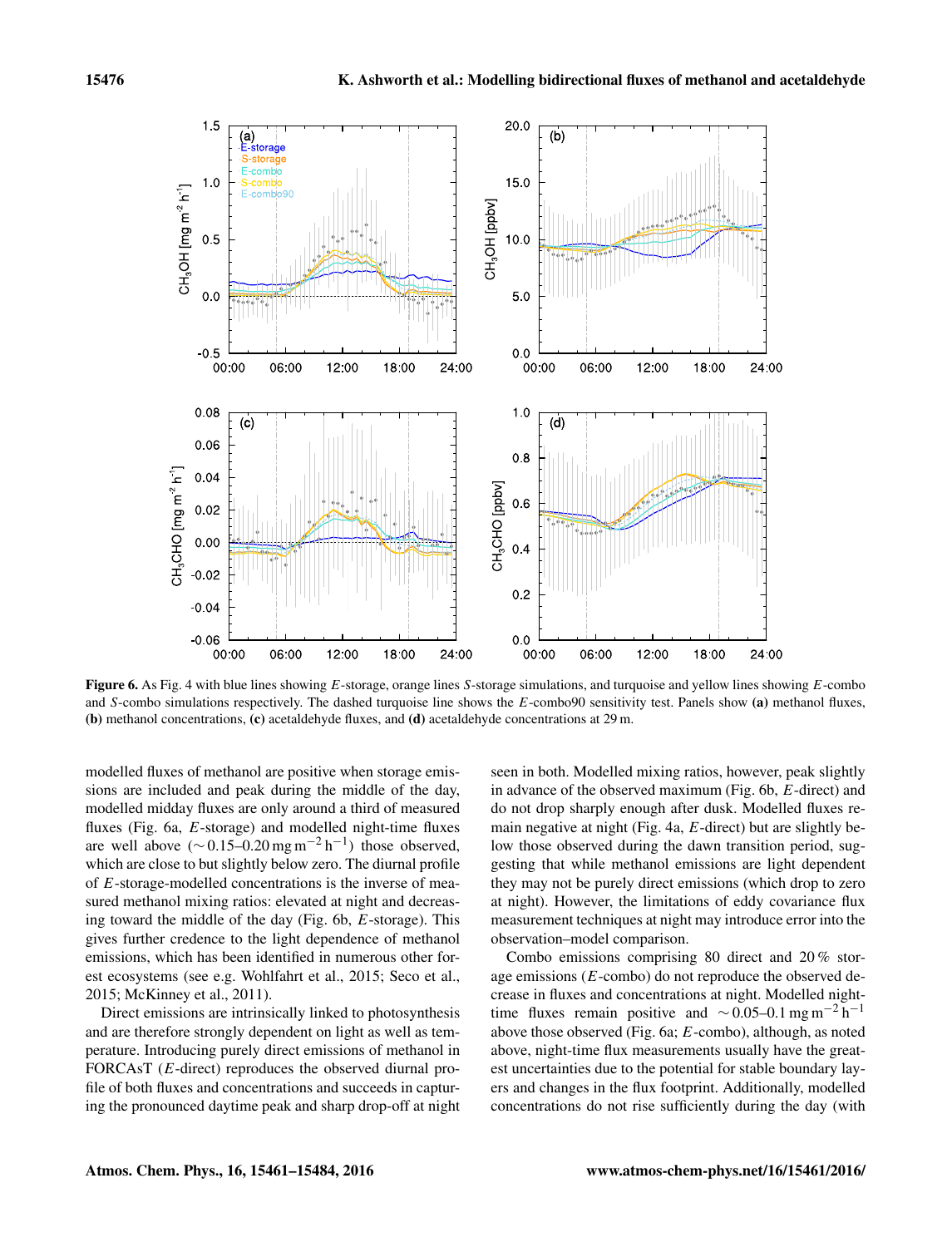a maximum discrepancy of ∼ 1.5–2 ppbv or 15 %) nor drop as steeply as observations after dusk (Fig. 4b, E-combo). Increasing the proportion of direct emissions to 90 % (Fig. 4a and b) improves the fit of both fluxes and concentrations at all times with maximum daytime differences reduced to 0.2 mg m<sup>-2</sup> h<sup>-1</sup> ( $\sim$  30 %) and 1.0 ppbv ( $\sim$  8 %) respectively. Modelled concentrations still fail to capture the pronounced changes observed at dawn, although this may be the result of boundary layer dilution and canopy flushing.

The E-direct simulation gives the best overall modelmeasurement fit of the emissions sensitivity tests, emphasising the strong light dependence of methanol emissions previously noted. Including direct emissions in FORCAsT simulates the bidirectional fluxes and a diel cycle of concentrations similar to those observed at this site. Such emissions do not fully capture all of the features of the field data, indicating that while methanol emissions are strongly light dependent, traditional models of primary biogenic emissions (e.g. MEGAN; Guenther et al., 2012) may not fully account for the fundamental processes driving methanol exchange between the canopy and atmosphere even when a small contribution from storage pools (e.g. E-combo90) is included. However, it should be noted that the fluxes especially represent instantaneous assessments of a situation that rapidly fluctuates in both time and space, which may in part account for the discrepancies between model and measurements.

### 3.3.2 Acetaldehyde

Similar to methanol, introducing storage-only emissions of acetaldehyde does not capture the peak in fluxes during the day (Fig. 4c, E-storage), suggesting that acetaldehyde emissions are also light dependent. Modelled concentrations are close to those observed during daylight hours in both magnitude and profile, with a maximum difference of ∼ 0.2 ppbv (15 %), but they do not reproduce the observed drop in concentration just after dusk nor the rapid increase after dawn (Fig. 4d, E-storage). However, the greater complexity of acetaldehyde production and loss on the timescales involved in canopy–atmosphere exchange makes interpretation of the concentrations more difficult.

Introducing purely direct emissions of acetaldehyde (Edirect) has the same effect as for methanol. Fluxes are strongly negative at night in FORCAsT (around 0.01–  $0.015$  mg m<sup>-2</sup> h<sup>-1</sup> below observed fluxes; Fig. 4c, E-direct) and concentrations rise too quickly during the day, peaking around 4 h earlier and  $\sim$  0.10 ppbv ( $\sim$  15%) higher than measured mixing ratios (Fig. 4d, E-direct) with a maximum overestimation of  $\sim$  0.15 ppbv ( $\sim$  25 %). The steep nighttime drop in observed fluxes and concentrations is reflected (although overestimated) in the model, but overall the simulations suggest acetaldehyde emissions are not purely direct.

In contrast to methanol, acetaldehyde fluxes are better represented by the inclusion of combo emissions comprising 80 % direct emissions (Fig. 4c, E-combo). This captures the

diurnal profile of the observations, although not the midday peak, and does not exhibit the same variability in fluxes around dawn and dusk (which may be attributable to the previously described limitations of eddy covariance at these times). Modelled concentrations are within ∼ 0.01 ppbv of those observed during daylight hours and drop quickly after dusk (Fig. 4d, E-combo). When the proportion of direct emissions is increased to 90 %, concentrations peak in the late afternoon when measured mixing ratios decline (Fig. 4d, E-combo90). The maximum discrepancy is around half that of E-direct, and the night-time decrease in mixing ratios is well captured. Daytime fluxes are similar to those of the  $E$ -combo simulation but decrease more sharply in the afternoon and are lower overnight ( $\sim$  0.05 mg m<sup>-2</sup> h<sup>-1</sup> below observations). None of the simulations capture the observed dip in concentration in the late afternoon. However, the results suggest that the canopy–atmosphere exchange of acetaldehyde may be best represented using the combination of emissions of traditional emissions models, with a "lightdependent" fraction of 80 % as currently suggested (Guenther et al., 2012).

# 3.4 Effect of stomatal conductance on modelled emissions (S-simulations)

We now test the effects of stomatal control on the storagebased emissions mechanism by including stomatal regulation in the storage and combo emissions algorithms. These simulations effectively introduce a degree of light dependence to releases of VOCs from storage pools, although it should be noted that the dependence on PAR introduced in this way is not as strong as for direct emissions. We first present and discuss the results of incorporating stomatal control throughout the day (i.e. the S-simulations using  $R_{\text{fct}}$  as shown in Eq. 10) for both methanol and acetaldehyde. The effects of modifying the control factor (i.e. the R-simulations using  $R_{\text{fct}}$  as shown in Eq. 11a and b) are described in Sect. 3.5.

## 3.4.1 Methanol

The inclusion of stomatal control of methanol emissions from storage structures into FORCAsT improves the fit of modelled-to-observed fluxes of methanol for both simulations that include storage-type emissions, i.e. S-storage vs. E-storage and S-combo vs. E-combo (Fig. 6a). For  $100\%$ storage emissions (S-storage), daytime fluxes are enhanced, and they exhibit the pronounced midday peak of the measurements (generally < $0.2$  mg m<sup>-2</sup> h<sup>-1</sup> below those observed). Night-time fluxes are reduced by  $\sim$  0.1–0.15 mg m<sup>-2</sup> h<sup>-1</sup>, bringing them much closer to observations, but modelled fluxes are still positive at all times. Although modelled concentrations now show a rapid increase in the morning, they plateau at around 11:00 EST and fail to match either observed late afternoon peak or subsequent night-time drop,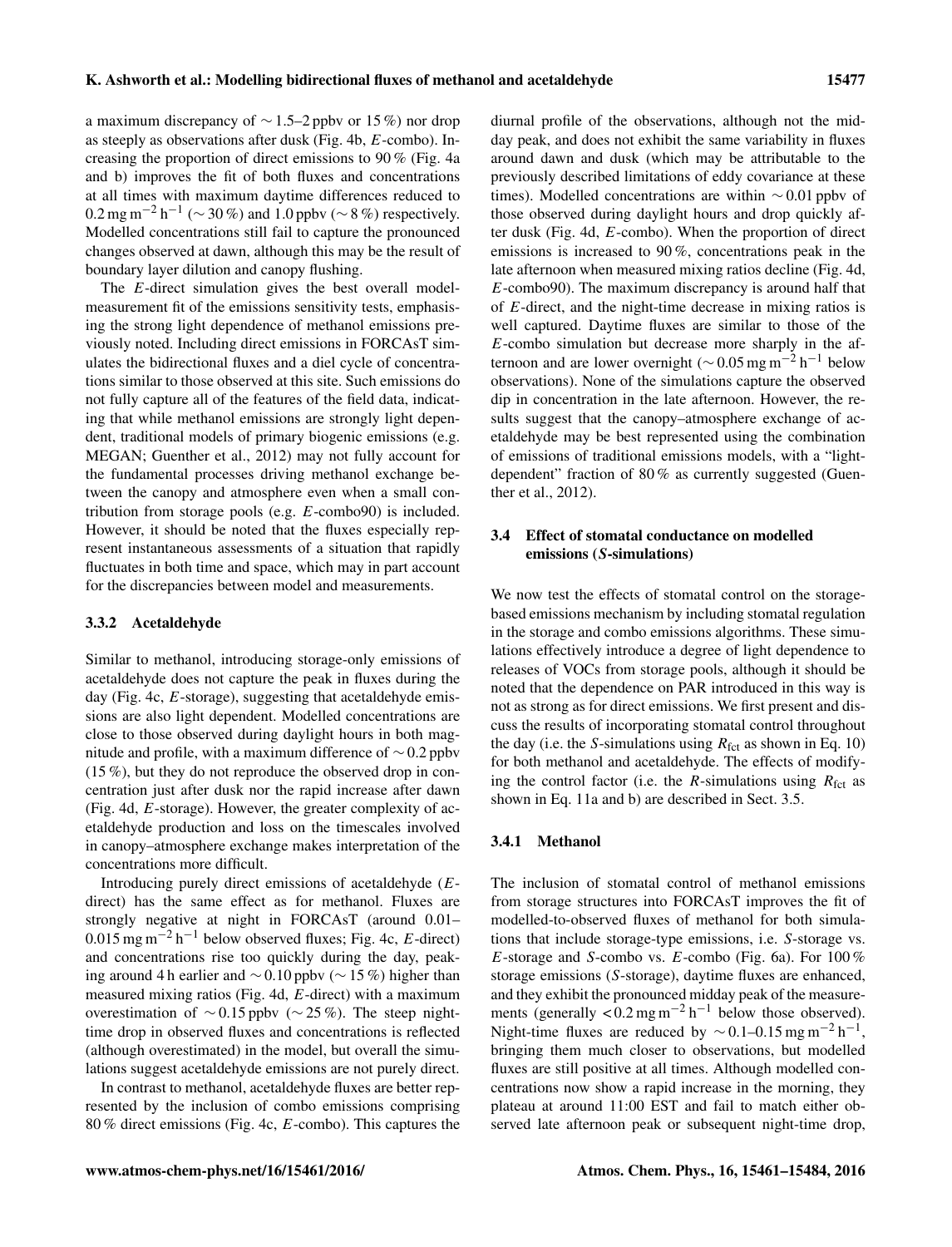indicating a dependence on light that is not adequately represented by including stomatal control.

Modelled fluxes and concentrations for combo emissions (20 % storage emissions) with stomatal control (Fig. 6a, Scombo) mirror those for S-storage, although fluxes remain slightly higher during the middle of the day and drop a little closer to zero at night, and concentrations continue to rise until around 16:00 EST. However, the diurnal profile of methanol concentrations simulated by E-combo90 emissions without stomatal control is closer to the observed than either of the simulations incorporating stomatal control, and 100 % direct emissions still provides the best overall fit.

# 3.4.2 Acetaldehyde

The effects of including stomatal control of emissions of acetaldehyde from storage pools (Fig. 6c and d) are similar to those described above for methanol. For 100 % storage (S-storage vs. E-storage) emissions the diurnal profile of modelled acetaldehyde fluxes is a good fit to observations (Fig. 6c), with a pronounced peak during the middle of the day ( $\sim$  0.005–0.01 mg m<sup>-2</sup> h<sup>-1</sup> (maximum 0.03) below measured fluxes) and dropping below zero overnight (again  $\sim 0.005$ –0.01 mg m<sup>-2</sup> h<sup>-1</sup> below measurements). Modelled concentrations increase too rapidly during the day, peaking  $\sim$  0.15 ppbv ( $\sim$  25 %) above those observed and  $\sim$  4 h earlier, but they do capture the night-time decrease in concentrations seen in the observations (Fig. 6d).

Model output for the S-combo simulation is almost identical to that for S-storage described above, with the two diverging only at night when the combo emissions are lower, reducing fluxes and, to a lesser extent, concentrations of acetaldehyde. Although introducing stomatal control of emissions from storage pools improves the magnitude and diurnal profile of modelled fluxes, acetaldehyde exchanges at Harvard Forest do not show a strong dependence on stomatal conductance at the canopy scale. Instead they are better represented by the use of traditional emissions models, with a proportion of emissions from storage pools and the remainder via direct release (with the best fit given by 80 direct and 20 % storage, i.e. E-combo). This is in agreement with the theoretical conclusions reached by Niinemets and Reichstein (2003b) and the experimental and field results from Kesselmeier (2001) and Kesselmeier et al. (1997). Jardine et al. (2008) report strong evidence of stomatal control at the leaf and branch level and present field measurements that appear to demonstrate that stomatal regulation is relevant at the ecosystem scale for forests in the USA. While our results do not support this conclusion, the authors did report large differences in the effect of stomatal aperture between tree species (Jardine et al., 2008), which may help explain the apparent contradiction.

#### 3.5 Threshold stomatal control  $(R\text{-simulations})$

In the *-simulations, the stomatal control function was mod*ified to limit stomatal regulation of storage emissions to transition periods as outlined in Sect. 2.3.3. This is consistent with laboratory-based observations of transient emissions bursts associated with light–dark transitions, assuming in effect that there is a point at which the stomatal aperture is sufficient to no longer be a limiting factor. After this point, we set the stomatal control factor to unity to ensure that emissions are no longer dependent on stomatal aperture. This restricts differences between emissions, and therefore fluxes and concentrations, modelled in the  $R$ - and  $E$ -simulations to periods around dawn and dusk.

# 3.5.1 Methanol

For both R-storage and R-combo simulations, methanol fluxes now show a dip just after dawn and again in the late afternoon, reflecting the period of time when the stomata are partially open (Fig. 7a) but do not otherwise diverge from E-storage or E-combo. Concentrations still match neither the magnitude nor diurnal profile exhibited by the measurements, decreasing during the day but taking longer to recover in the late afternoon (Fig. 7b). The effect is more pronounced for 100 % storage emissions, but methanol fluxes and concentrations measured above the canopy at Harvard Forest are still most closely matched with the E-direct emissions pathway (Fig. 7a, b).

# 3.5.2 Acetaldehyde

By contrast, acetaldehyde fluxes for the *-storage simula*tion show very little change from  $E$ -storage until late morning (Fig. 7c), when R-storage fluxes are nearly double those modelled in E-storage but remain well below those observed. Following a steep decline in fluxes in the afternoon to a minimum just before dusk, the post-dusk spike in fluxes previously noted in the 100 % storage emissions simulations is enhanced. Acetaldehyde concentrations for R-storage differ little from E-storage during the day but remain elevated at night (Fig. 7d). Introducing stomatal regulation to combo emissions (Fig. 7c, d; R-combo vs. E-combo) has little effect on either fluxes or concentrations. Observed acetaldehyde fluxes and concentrations are still best reflected by Ecombo traditional emissions algorithms without explicit parameterisation of stomatal regulation.

#### 3.6 Scaling factor, n

The temporally limited effect of stomatal control in our model simulations is consistent with conclusions drawn from a theoretical study based on results from detailed laboratory experiments (Niinemets and Reichstein, 2003b, a), showing that the stomatal control of biogenic VOC emission rates occurs over short timescales. This suggests that regulation of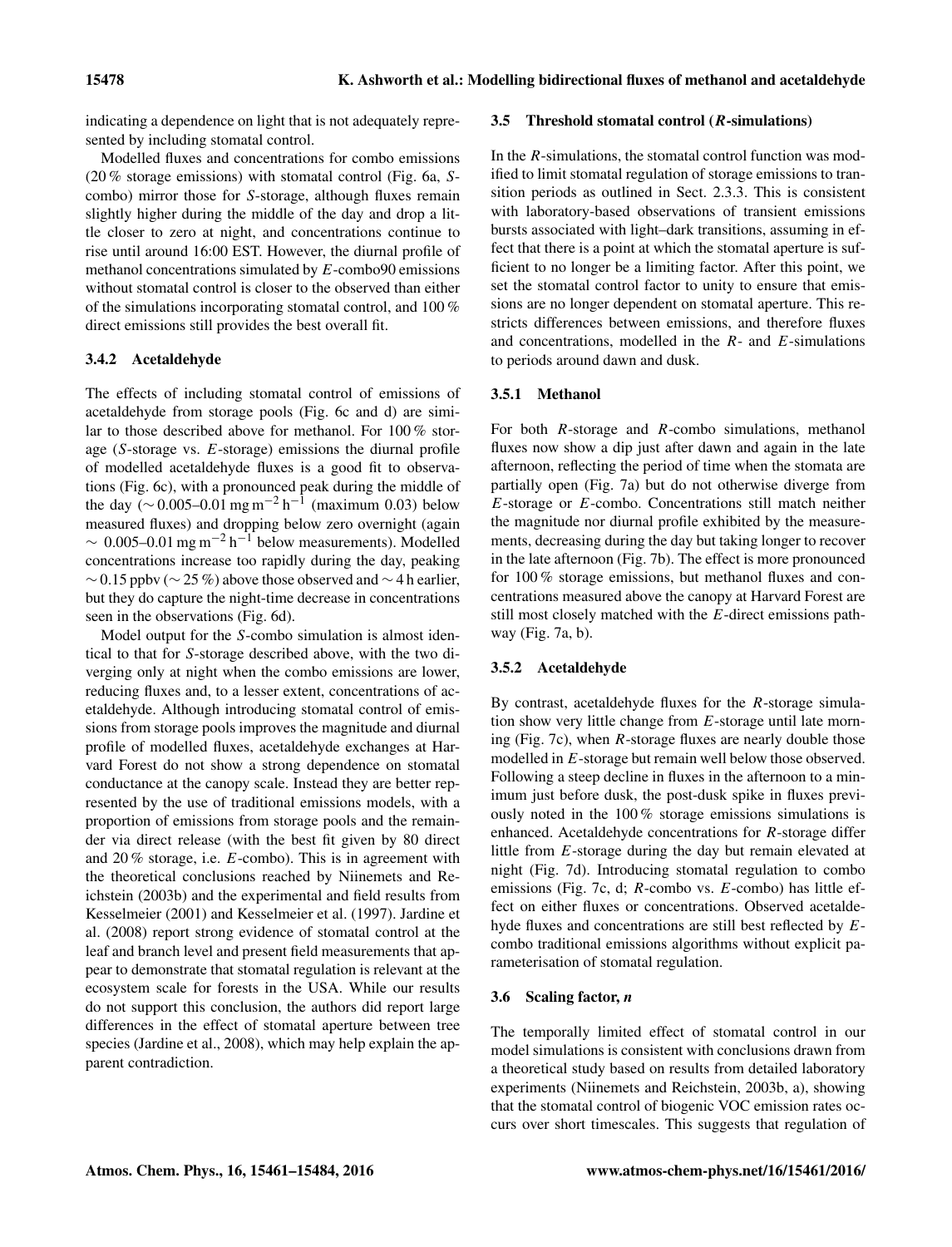

Figure 7. Simulations of modified stomatal control of storage emissions  $(R<sub>-</sub>)$ . Blue and turquoise lines show E-storage and E-combo as in Fig. 6. Red (R-storage) and dashed, dark red (R-storageN6) lines show the effects on 100% storage emissions for scaling factor  $n = 3$  and  $n = 6$  respectively. Gold (R-combo) and dashed brown (R-comboN6) lines show the same for combo emissions (20% storage). Panels show (a) methanol fluxes, (b) methanol concentrations, (c) acetaldehyde fluxes, and (d) acetaldehyde concentrations at 29 m for an average day in July 2012.

emissions by stomata occurs over too brief of a period to be of significance at an ecosystem scale for highly volatile VOCs. However, Niinemets and Reichstein (2003a, b) postulate that emission rates of highly water-soluble VOCs such as methanol are subject to stomatal regulation over longer timescales, potentially modifying emissions over scales relevant to canopy–atmosphere exchange. Niinemets and Reichstein (2003b) concluded that the strength and persistence of stomatal control on leaf-level emissions scaled with the Henry's law coefficient. Hence, in the final stomatal control simulations (R-storageN15, R-storageN6, RcomboN15, and  $R$ -combo6) we scaled the "degree" of regulation by altering the scaling factor,  $n$ , in Eq. (11a) and (b) (see Table 5), altering both the magnitude and duration of stomatal control (i.e. the time taken for  $R_{\text{fct}}$  in Eq. (10) to reach values over 1.0) as shown in Fig. 2.

Changing  $n$  makes little difference to modelled fluxes or concentrations of methanol or acetaldehyde (Fig. 7; R-storageN6 vs. R-storage and R-comboN6 vs. Rcombo). Night-time fluxes were enhanced slightly  $(\sim 0.02 \text{ mg m}^{-2} \text{ h}^{-1}$  for 100% storage emissions and  $\sim$  0.01 mg m<sup>-2</sup> h<sup>-1</sup> for 80% storage emissions) when n was doubled. Concentrations of both were reduced in the late afternoon, reflecting the extended duration of control of emission but the effect is short-lived and is not reflected in the observations. Changes at all times were negligible when n was reduced to 1.5 (not shown).

These results are consistent with observations of canopy structure at Harvard Forest; foliage is densest in the upper canopy. Figure 2 shows that changing  $n$  has the biggest impact on the lower canopy levels where light is limited, foliage biomass is low (over 50 % of the biomass is found in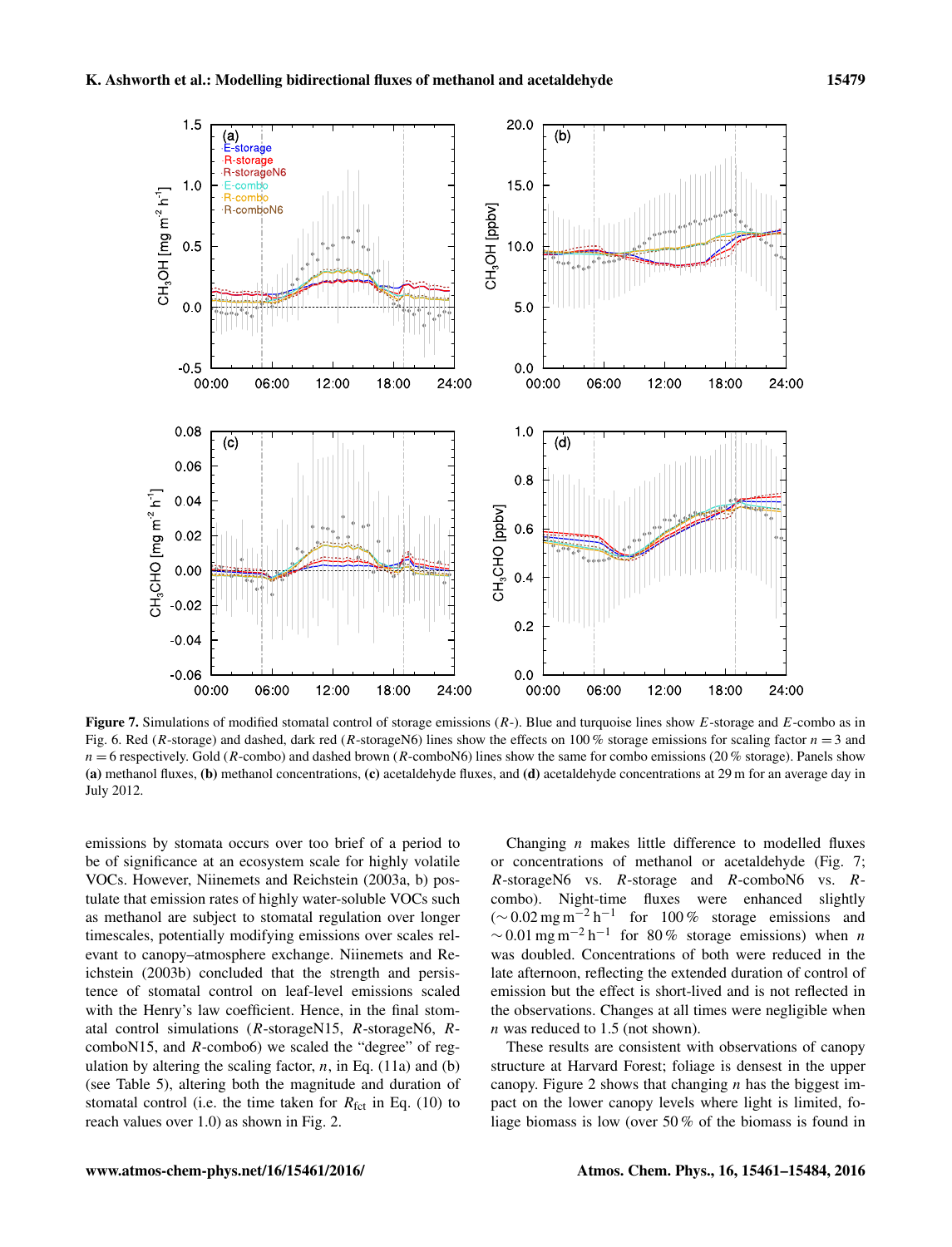the top 20 % of the canopy at Harvard Forest; Parker, 1998), and emission rates are small.

# 4 Conclusions

When light-dependent emissions of methanol and acetaldehyde were included, the FORCAsT canopy–atmosphere exchange model successfully simulated the bidirectional exchange of methanol and acetaldehyde at Harvard Forest, a northern mid-latitude mixed deciduous woodland. Overall, we find that the bidirectional exchange of methanol at Harvard Forest is well captured with the algorithms currently used for modelling foliage emissions of oVOCs (e.g. MEGAN; Guenther et al., 2012) assuming 100 % lightdependent (direct) emissions. In the case of acetaldehyde, modelled concentrations prove robust, with a relatively good fit to observations for all emissions scenarios employed here, likely due to the greater number of chemical sources and sinks of acetaldehyde in comparison to methanol. However, we find that canopy-top acetaldehyde fluxes at this site are also best modelled with traditional emissions algorithms. In contrast to methanol, however, acetaldehyde emissions at Harvard Forest appear to be derived from both direct synthesis and storage pools, with 80 % direct emissions giving the best overall fit.

The light dependence of both methanol and acetaldehyde emissions at the leaf level has been ascribed to the stomatal control of diffusion from storage pools, which would otherwise be expected to be dependent on temperature alone. We incorporated a simple parameterisation of the regulation of emissions according to stomatal aperture into FORCAsT to determine how stomatal control affects canopy-top fluxes and concentrations of methanol and acetaldehyde at this site. While we found that some simulations that included stomatal regulation of emissions showed a good fit to measured fluxes, none proved effective in reproducing both the observed concentrations and fluxes.

Instead, our simulations show that current emissions algorithms are capable of capturing fluxes and concentrations of both methanol and acetaldehyde near the top of the canopy and are therefore appropriate for use at the ecosystem scale. Our results further demonstrate that canopy-top fluxes of methanol and acetaldehyde are determined primarily by the relative strengths of foliage emissions and dry deposition, indicating that 3-D atmospheric chemistry and transport models must include a treatment of deposition that is not only dynamically intrinsically linked to land surface processes but is consistent with the emissions scheme.

Our results show that it is possible to model canopy-top fluxes of methanol and acetaldehyde, and to capture bidirectional exchange without the need to include direct representations of stomatal control of emissions. This contrast to experimental evidence highlights the complexity of competing in-canopy processes, which act to buffer the stomatal control of emissions observed at the leaf and branch level. Stomatal aperture affects emissions over too short of a timescale to be observable at the canopy scale when other sources and sinks are fully accounted for. The times around dawn and dusk, when stomatal regulation has been demonstrated to occur, are also associated with rapid changes in chemistry and atmospheric dynamics, which likely outweigh the small differences in emission rates. Our findings indicate that the inclusion of a light-dependent fraction in current emissions algorithms (e.g. Guenther et al., 2012) captures the changes in storage emissions due to changes in stomatal aperture sufficiently well to simulate exchanges at the canopy scale.

Given that observed methanol fluxes appear strongly correlated with stomatal conductance at small stomatal apertures, it is perhaps surprising that we found no evidence supporting the suggestion that stomatal control of methanol emissions is observable at the canopy scale. We ascribe this to the use of empirically derived emissions algorithms combined with the similar and competing strong dependence of methanol deposition on stomatal conductance.

Our results highlight the importance of the holistic treatment and coupling between land surface sources and sinks. The use of explicit and consistent dynamic representations of emissions and deposition, which dominate the in-canopy budgets for these longer-lived oVOCs, are needed in atmospheric chemistry and transport models. Such an approach would adequately account for the role of the stomata in both processes and allow bidirectional exchange to be successfully simulated without the need for including either leaflevel process detail or a compensation point.

However, this study also demonstrates the need for a better understanding and representation of the complex relationship between turbulence, fluxes, and concentration gradients within and above the forest canopy. Such understanding can only be achieved through further modelling studies at a range of scales in combination with robust measurements of concentrations and fluxes of VOCs, their primary oxidants, and oxidation products at multiple heights within the forest canopy.

# 5 Data availability

Data collected and analysed during this study are available from the authors. Observed fluxes and concentrations of methanol and acetaldehyde should be requested from Karena McKinney (kamckinney@seas.harvard.edu) and model output data from the corresponding author (k.s.ashworth1@lancaster.ac.uk). Meteorological and ecosystem data from the long-term monitoring of Harvard Forest are accessible via the Harvard Forest data archive (long-term measurements; [http://harvardforest.fas.harvard.](http://harvardforest.fas.harvard.edu:8080/exist/apps/datasets/da-long.html) [edu:8080/exist/apps/datasets/da-long.html\)](http://harvardforest.fas.harvard.edu:8080/exist/apps/datasets/da-long.html) specifically datasets HF004 [\(http://harvardforest.fas.harvard.edu:](http://harvardforest.fas.harvard.edu:8080/exist/apps/datasets/showData.html?id=hf004) [8080/exist/apps/datasets/showData.html?id=hf004\)](http://harvardforest.fas.harvard.edu:8080/exist/apps/datasets/showData.html?id=hf004),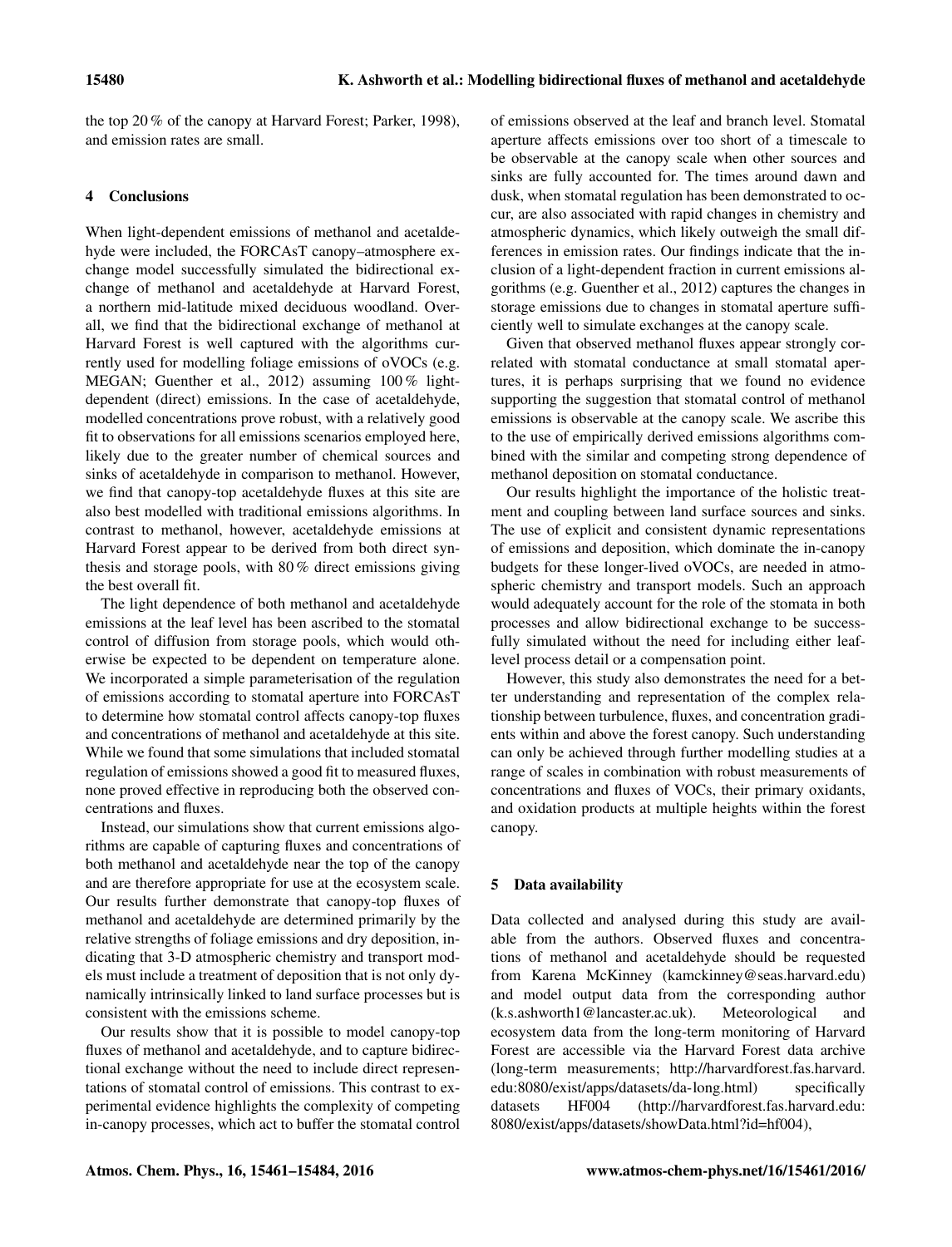## K. Ashworth et al.: Modelling bidirectional fluxes of methanol and acetaldehyde 15481

HF066 [\(http://harvardforest.fas.harvard.edu:8080/exist/](http://harvardforest.fas.harvard.edu:8080/exist/apps/datasets/showData.html?id=hf066) [apps/datasets/showData.html?id=hf066\)](http://harvardforest.fas.harvard.edu:8080/exist/apps/datasets/showData.html?id=hf066), and HF069 [\(http://harvardforest.fas.harvard.edu:8080/exist/apps/](http://harvardforest.fas.harvard.edu:8080/exist/apps/datasets/showData.html?id=hf069) [datasets/showData.html?id=hf069\)](http://harvardforest.fas.harvard.edu:8080/exist/apps/datasets/showData.html?id=hf069). Flux and concentration data from the 2012 intensive field campaign will be transferred to the Harvard Forest data archive for long-term storage and access in the future.

*Acknowledgements.* This material is based upon work supported by the National Science Foundation under Grant No. AGS 1242203. The Harvard Forest Flux Tower is an AmeriFlux core site funded in part by the US Department of Energy's Office of Science and additionally by the National Science Foundation as part of the Harvard Forest Long Term Ecological Research site.

Edited by: L. Ganzeveld Reviewed by: two anonymous referees

## References

- Ashworth, K., Chung, S. H., Griffin, R. J., Chen, J., Forkel, R., Bryan, A. M., and Steiner, A. L.: FORest Canopy Atmosphere Transfer (FORCAsT) 1.0: a 1-D model of biosphereatmosphere chemical exchange, Geosci. Model Dev., 8, 3765– 3784, doi[:10.5194/gmd-8-3765-2015,](http://dx.doi.org/10.5194/gmd-8-3765-2015) 2015.
- Baldocchi, D.: A multi-layer model for estimating sulfur dioxide deposition to a deciduous oak forest canopy, Atmos. Environ., 22, 869–884, doi[:10.1016/0004-6981\(88\)90264-8,](http://dx.doi.org/10.1016/0004-6981(88)90264-8) 1988.
- Baldocchi, D. D.: Assessing the eddy covariance technique for evaluating carbon dioxide exchange rates of ecosystems: past, present and future, Glob. Change Biol., 9, 479–492, doi[:10.1046/j.1365-2486.2003.00629.x,](http://dx.doi.org/10.1046/j.1365-2486.2003.00629.x) 2003.
- Baldocchi, D.: Measuring fluxes of trace gases and energy between ecosystems and the atmosphere – the state and future of the eddy covariance method, Glob. Change Biol., 20, 3600–3609, doi[:10.1111/gcb.12649,](http://dx.doi.org/10.1111/gcb.12649) 2014.
- Baldocchi, D. D., Hicks, B. B., and Camara, P.: A canopy stomatal resistance model for gaseous deposition to vegetated surfaces, Atmos. Environ., 21, 91–101, 1987.
- Barford, C. C., Wofsy, S. C., Goulden, M. L., Munger, J. W., Pyle, E. H., Urbanski, S. P., Hutyra, L., Saleska, S. R., Fitzjarrald, D., and Moore, K.: Factors Controlling Long- and Short-Term Sequestration of Atmospheric  $CO<sub>2</sub>$  in a Mid-latitude Forest, Science, 294, 1688–1691, doi[:10.1126/science.1062962,](http://dx.doi.org/10.1126/science.1062962) 2001.
- Blackadar, A. K.: High-resolution models of the planetary boundary layer, in: Advances in Environmental Science and Engineering, Gordon and Breech Science Publishers, Inc., NewYork, USA, 1, 50–85, 1979.
- Bryan, A. M., Bertman, S. B., Carroll, M. A., Dusanter, S., Edwards, G. D., Forkel, R., Griffith, S., Guenther, A. B., H ansen, R. F., Helmig, D., Jobson, B. T., Keutsch, F. N., Lefer, B. L., Pressley, S. N., Shepson, P. B., Stevens, P. S., and Steiner, A. L.: Incanopy gas-phase chemistry during CABINEX 2009: sensitivity of a 1-D canopy model to vertical mixing and isoprene chemistry, Atmos. Chem. Phys., 12, 8829–8849, doi[:10.5194/acp-12-8829-](http://dx.doi.org/10.5194/acp-12-8829-2012) [2012,](http://dx.doi.org/10.5194/acp-12-8829-2012) 2012.
- Bryan, A. M., Cheng, S. J., Ashworth, K., Guenther, A. B., Hardiman, B. S., Bohrer, G., and Steiner, A. L.: Forestatmosphere BVOC exchange in diverse and structurally complex canopies: 1-D modeling of a mid-successional forest in northern Michigan, Atmos. Environ., 120, 217–226, doi[:10.1016/j.atmosenv.2015.08.094,](http://dx.doi.org/10.1016/j.atmosenv.2015.08.094) 2015.
- Butler, T. M., Taraborrelli, D., Brühl, C., Fischer, H., Harder, H., Martinez, M., Williams, J., Lawrence, M. G., and Lelieveld, J.: Improved simulation of isoprene oxidation chemistry with the ECHAM5/MESSy chemistry-climate model: lessons from the GABRIEL airborne field campaign, Atmos. Chem. Phys., 8, 4529–4546, doi[:10.5194/acp-8-4529-2008,](http://dx.doi.org/10.5194/acp-8-4529-2008) 2008.
- Chen, J. and Griffin, R. J.: Modeling Secondary Organic Aerosol Formation From Oxidation of α-Pinene, β-Pinene, and d-Limonene, Atmos. Environ., 39, 7731–7744, doi[:10.1016/j.atmosenv.2005.05.049,](http://dx.doi.org/10.1016/j.atmosenv.2005.05.049) 2005.
- Environmental Protection Agency (EPA): National and Regional Air Quality Trends, vailable at: [https://gispub.epa.gov/air/](https://gispub.epa.gov/air/trendsreport/2016/) [trendsreport/2016/](https://gispub.epa.gov/air/trendsreport/2016/) (last access: 10 December 2016), 2015.
- Fall, R. and Benson, A.: Leaf Methanol the Simplest Natural Product From Plants, Trends Plant Sci., 1, 296–301, doi[:10.1016/S1360-1385\(96\)88175-0,](http://dx.doi.org/10.1016/S1360-1385(96)88175-0) 1996.
- Fischer, E. V., Jacob, D. J., Yantosca, R. M., Sulprizio, M. P., Millet, D. B., Mao, J., Paulot, F., Singh, H. B., Roiger, A., Ries, L., Talbot, R. W., Dzepina, K., and Pandey Deolal, S.: Atmospheric peroxyacetyl nitrate (PAN): a global budget and source attribution, Atmos. Chem. Phys., 14, 2679–2698, doi[:10.5194/acp-14-](http://dx.doi.org/10.5194/acp-14-2679-2014) [2679-2014,](http://dx.doi.org/10.5194/acp-14-2679-2014) 2014.
- Forkel, R., Klemm, O., Graus, M., Rappenglück, B., Stockwell, W. R., Grabmer, W., Held, A., Hansel, A., and Steinbrecher, R.: Trace gas exchange and gas phase chemistry in a Norway spruce forest: A study with a coupled 1-dimensional canopy atmospheric chemistry emission model, Atmos. Environ., 40, 28– 42, doi[:10.1016/j.atmosenv.2005.11.070,](http://dx.doi.org/10.1016/j.atmosenv.2005.11.070) 2006.
- Folberth, G. A., Hauglustaine, D. A., Lathière, J., and Brocheton, F.: Interactive chemistry in the Laboratoire de Météorologie Dynamique general circulation model: model description and impact analysis of biogenic hydrocarbons on tropospheric chemistry, Atmos. Chem. Phys., 6, 2273–2319, doi[:10.5194/acp-6-](http://dx.doi.org/10.5194/acp-6-2273-2006) [2273-2006,](http://dx.doi.org/10.5194/acp-6-2273-2006) 2006.
- Ganzeveld, L., Eerdekens, G., Feig, G., Fischer, H., Harder, H., Königstedt, R., Kubistin, D., Martinez, M., Meixner, F. X., Scheeren, H. A., Sinha, V., Taraborrelli, D., Williams, J., Vilà-Guerau de Arellano, J., and Lelieveld, J.: Surface and boundary layer exchanges of volatile organic compounds, nitrogen oxides and ozone during the GABRIEL campaign, Atmos. Chem. Phys., 8, 6223–6243, doi[:10.5194/acp-8-6223-2008,](http://dx.doi.org/10.5194/acp-8-6223-2008) 2008.
- Gao, W., Wesely, M. L., and Doskey, P. V.: Numerical Modeling of the Turbulent Diffusion and Chemistry of  $NO<sub>x</sub>$ ,  $O<sub>3</sub>$ , Isoprene, and Other Reactive Trace Gases in and Above a Forest Canopy, J. Geophys. Res., 98, 18339–18353, 1993.
- Geron, C., Rasmussen, R., Arnts, R. R., and Guenther, A.: A Review and Synthesis of Monoterpene Speciation From Forests in the United States, Atmos. Environ., 34, 1761–1781, 2000.
- Goel, N. S. and Strebel, D. E.: Simple beta distribution representation of leaf orientation in vegetation canopies, Agron. J., 76, 800–802, 1984.
- Goldstein, A. H., Wofsy, S. C., and Spivakovsky, C. M.: Seasonal Variations of Nonmethane Hydrocarbons in Rural New England: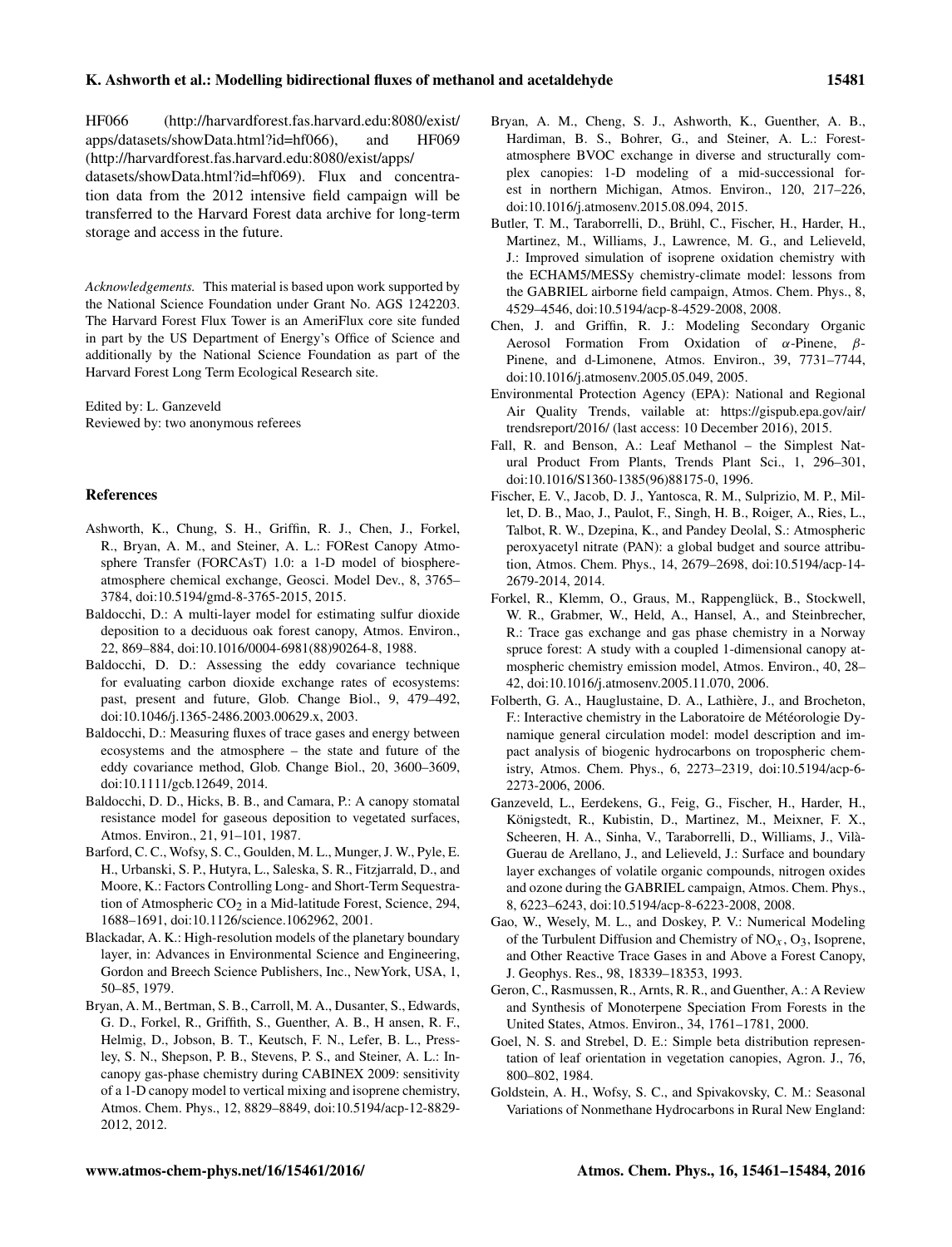Constraints on OH Concentrations in Northern Midlatitudes, J. Geophys. Res., 100, 21023–21033, doi[:10.1029/95JD02034,](http://dx.doi.org/10.1029/95JD02034) 1995.

- Goldstein, A. H., Goulden, M. L., Munger, J. W., Wofsy, S. C., and Geron, C. D.: Seasonal course of isoprene emissions from a midlatitude deciduous forest, J. Geophys. Res., 103, 31045–31056 , doi[:10.1029/98JD02708,](http://dx.doi.org/10.1029/98JD02708) 1998.
- Goulden, M L., Munger, J. W., Fan, S. M., Daube, B. C., and Wofsy, S. C.: Measurements of carbon sequestration by long-term eddy covariance: methods and a critical evaluation of accuracy, Glob. Change Biol., 2, 169–182, 1996.
- Graus, M., Müller, M., and Hansel, A.: High resolution PTRTOF: quantification and formula confirmation of VOC in real time, J. Am. Soc. Mass. Spectr., 21, 1037–1044, doi[:10.1016/j.jasms.2010.02.006,](http://dx.doi.org/10.1016/j.jasms.2010.02.006) 2010.
- Griffin, R. J., Dabdub, D., and Seinfeld, J. H.: Secondary Organic Aerosol 1. Atmospheric Chemical Mechanism for Production of Molecular Constituents, J. Geophys. Res., 107, 4332, doi[:10.1029/2001JD000541,](http://dx.doi.org/10.1029/2001JD000541) 2002.
- Griffin, R. J., Dabdub, D., and Seinfeld, J. H.: Development and Initial Evaluation of a Dynamic Species-Resolved Model for Gas Phase Chemistry and Size-Resolved Gas/Particle Partitioning Associated with Secondary Organic Aerosol Formation, J. Geophys. Res., 110, D05304, doi[:10.1029/2004JD005219,](http://dx.doi.org/10.1029/2004JD005219) 2005.
- Grote, R. and Niinemets, Ü.: Modeling Volatile Isoprenoid Emissions – a Story with Split Ends, Plant Biol., 10, 8–28, doi[:10.1055/s-2007-964975,](http://dx.doi.org/10.1055/s-2007-964975) 2008.
- Gu, L., Falge, E. M., Boden, T., Baldocchi, D. D., Black, T.A., Saleska, S. R., Suni, T., Verma, S. B., Vesala, T., Wofsy, S. C., and Xu, L.: Objective threshold determination for nighttime eddy flux filtering, Agr. Forest Meteorol., 128, 179–197, doi[:10.1016/j.agrformet.2004.11.006,](http://dx.doi.org/10.1016/j.agrformet.2004.11.006) 2005.
- Guenther, A., Hewitt, C. N. Erickson, D., Fall, R., Geron, C., Graedel, T., Harley, P., Klinger, L., Lerdau, M., McKay, W. A., Pierce, T., Scholes, B., Steinbrecher, R., Tallamraju, R., Taylor, J., and Zimmerman, P.: A Global Model of Natural Volatile Organic Compound Emissions, J. Geophys. Res., 100, 8873–8892, doi[:10.1029/94JD02950,](http://dx.doi.org/10.1029/94JD02950) 1995.
- Guenther, A., Karl, T., Harley, P., Wiedinmyer, C., Palmer, P. I., and Geron, C.: Estimates of global terrestrial isoprene emissions using MEGAN (Model of Emissions of Gases and Aerosols from Nature), Atmos. Chem. Phys., 6, 3181–3210, doi[:10.5194/acp-6-](http://dx.doi.org/10.5194/acp-6-3181-2006) [3181-2006,](http://dx.doi.org/10.5194/acp-6-3181-2006) 2006.
- Guenther, A. B., Zimmerman, P. R., Harley, P. C., Monson, R. K., and Fall, R.: Isoprene and Monoterpene Emission Rate Variability – Model Evaluations and Sensitivity Analyses, J. Geophys. Res., 98, 12609–12617, doi[:10.1029/93JD00527,](http://dx.doi.org/10.1029/93JD00527) 1993.
- Guenther, A. B., Jiang, X., Heald, C. L., Sakulyanontvittaya, T., Duhl, T., Emmons, L. K., and Wang, X.: The Model of Emissions of Gases and Aerosols from Nature version 2.1 (MEGAN2.1): an extended and updated framework for modeling biogenic emissions, Geosci. Model Dev., 5, 1471–1492, doi[:10.5194/gmd-5-](http://dx.doi.org/10.5194/gmd-5-1471-2012) [1471-2012,](http://dx.doi.org/10.5194/gmd-5-1471-2012) 2012.
- Harley, P., Greenberg, J., Niinemets, Ü., and Guenther, A.: Environmental controls over methanol emission from leaves, Biogeosciences, 4, 1083–1099, doi[:10.5194/bg-4-1083-2007,](http://dx.doi.org/10.5194/bg-4-1083-2007) 2007.
- Heikes, B. G., Chang, W. N., Pilson, M. E. Q., Swift, E., Singh, H. B., Guenther, A., Jacob, D. J., Field, B.D., Fall, R., Riemer, D., and Brand, L.: Atmospheric Methanol Budget

and Ocean Implication, Global Biogeochem. Cy., 16, 801–813, doi[:10.1029/2002GB001895,](http://dx.doi.org/10.1029/2002GB001895) 2002.

- Helmig, D., Klinger, L. F., Guenther, A., Harley, P., Geron, C., and Zimmerman, P.: Biogenic Volatile Organic Compound Emissions (BVOCs) 1. Identifications From Three Continental Sites in the US, Chemosphere, 38, 2163–2187, 1999.
- Horii, C. V., Munger, J. W., Wofsy, S. C., Zahniser, M., Nelson, D., and McManus, J. B.: Fluxes of nitrogen oxides over a temperate deciduous forest, J. Geophys. Res., 109, D08305, doi[:10.1029/2003JD004326,](http://dx.doi.org/10.1029/2003JD004326) 2004.
- Hu, L., Millet, D. B., Mohr, M. J., Wells, K. C., Griffis, T. J., and Helmig, D.: Sources and seasonality of atmospheric methanol based on tall tower measurements in the US Upper Midwest, Atmos. Chem. Phys., 11, 11145–11156, doi[:10.5194/acp-11-](http://dx.doi.org/10.5194/acp-11-11145-2011) [11145-2011,](http://dx.doi.org/10.5194/acp-11-11145-2011) 2011.
- Huve, K., Christ, M., Kleist, E., Uerlings, R., Niinemets, Ü., Walter, A., and Wildt, J.: Simultaneous Growth and Emission Measurements Demonstrate an Interactive Control of Methanol Release by Leaf Expansion and Stomata, J. Exp. Bot., 58, 1783–1793, doi[:10.1093/jxb/erm038,](http://dx.doi.org/10.1093/jxb/erm038) 2007.
- Jacob, D. J., Field, B. D., Jin, E. M., Bey, I., Li, Q., Logan, J. A., and Yantosca R.M.: Atmospheric Budget of Acetone, J. Geophys. Res., 107, 4100, doi[:10.1029/2001JD000694,](http://dx.doi.org/10.1029/2001JD000694) 2002.
- Jardine, K., Harley, P., Karl, T., Guenther, A., Lerdau, M., and Mak, J. E.: Plant physiological and environmental controls over the exchange of acetaldehyde between forest canopies and the atmosphere, Biogeosciences, 5, 1559–1572, doi[:10.5194/bg-5-1559-](http://dx.doi.org/10.5194/bg-5-1559-2008) [2008,](http://dx.doi.org/10.5194/bg-5-1559-2008) 2008.
- Jarvis, P. G.: The interpretation of the variations in leaf water potential and stomatal conductance found in canopies in the field, Philos. T. R. Soc. B, 273, 593–610, 1976.
- Jarvis, P. G., Massheder, J. M., Hale, S. E., Moncrieff, J. B., Rayment, M., and Scott, S. L.: Seasonal variation of carbon dioxide, water vapor, and energy exchanges of a boreal black spruce forest, J. Geophys. Res., 102, 28953–28966, doi[:10.1029/97JD01176,](http://dx.doi.org/10.1029/97JD01176) 1997.
- Jordan, A., Haidacher, S., Hanel, G., Hartungen, E., Herbig, J., Märk, L., Schottkowsky, R., Seehauser, H., Sulzer, P., and Märk, T. D.: An online ultra-high sensitivity proton-transfer-reaction mass-spectrometer combined with switchable reagent ion capability ( $PTR + SRI - MS$ ), Int. J. Mass. Spectrom., 286, 32–38, doi[:10.1016/j.ijms.2009.06.006,](http://dx.doi.org/10.1016/j.ijms.2009.06.006) 2009a.
- Jordan, A., Haidacher, S., Hanel, G., Hartungen, E., Märk, L., Seehauser, H., Schottkowsky, R., Sulzer, P., and Märk, T. D.: A high resolution and high sensitivity proton-transfer-reaction time-of flight mass spectrometer (PTR-TOF-MS), Int. J. Mass. Spectrom., 286, 122–128, doi[:10.1016/j.ijms.2009.07.005,](http://dx.doi.org/10.1016/j.ijms.2009.07.005) 2009b.
- Karl, T., Curtis, A. J., Rosenstiel, T. N., Monson, R. K., and Fall R.: Transient Releases of Acetaldehyde From Tree Leaves – Products of a Pyruvate Overflow Mechanism?, Plant Cell Environ., 25, 1121–1131, doi[:10.1046/j.0016-8025.2002.00889.x,](http://dx.doi.org/10.1046/j.0016-8025.2002.00889.x) 2002.
- Karl, T., Guenther, A., Spirig, C., Hansel, A., and Fall, R.: Seasonal Variation of Biogenic VOC Emissions Above a Mixed Hardwood Forest in Northern Michigan. Geophys. Res. Letts., 30, 2186, doi[:10.1029/2003GL018432,](http://dx.doi.org/10.1029/2003GL018432) 2003.
- Karl, T., Harley, P., Guenther, A., Rasmussen, R., Baker, B., Jardine, K., and Nemitz, E.: The bi-directional exchange of oxygenated VOCs between a loblolly pine (*Pinus taeda*) planta-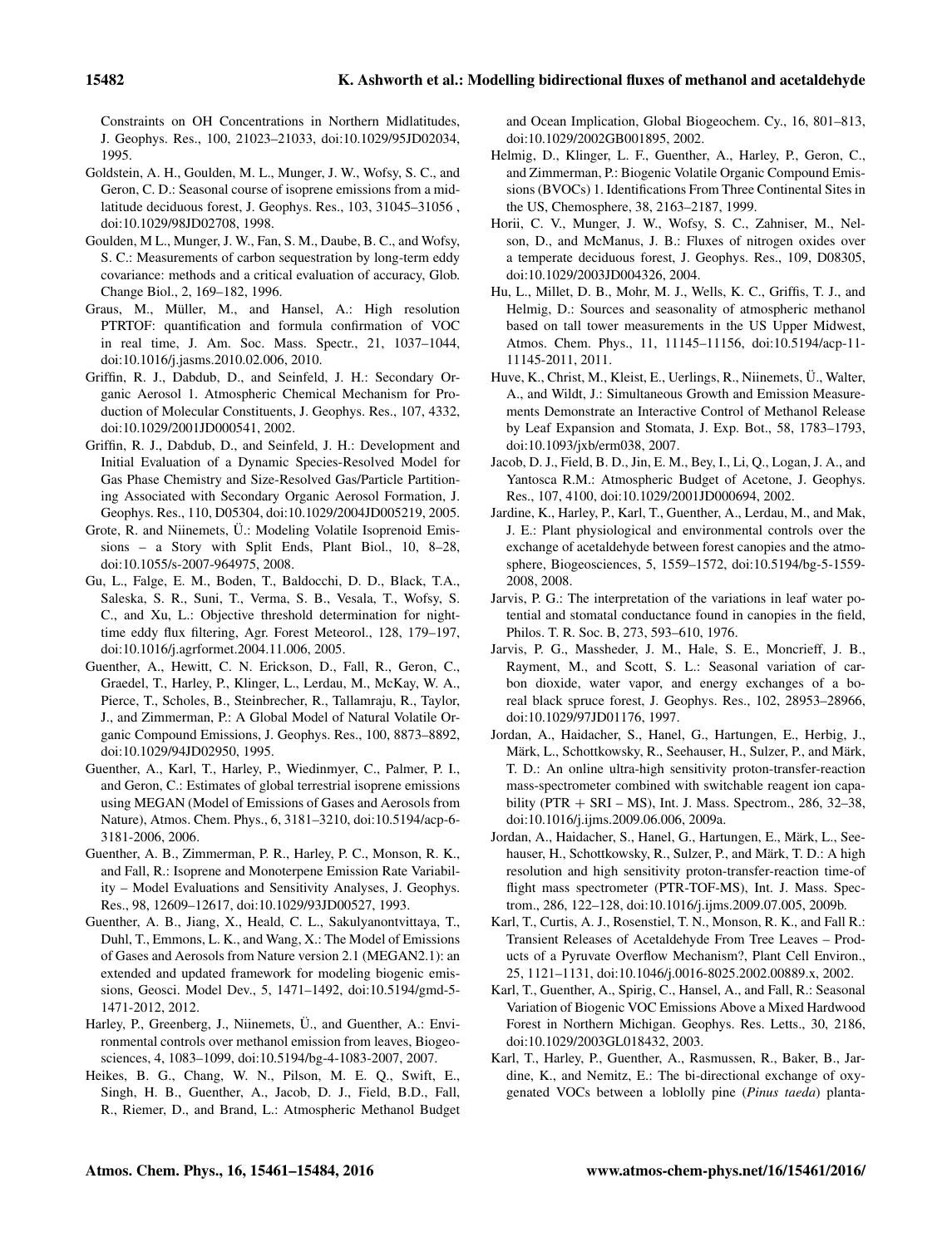tion and the atmosphere, Atmos. Chem. Phys., 5, 3015–3031, doi[:10.5194/acp-5-3015-2005,](http://dx.doi.org/10.5194/acp-5-3015-2005) 2005.

- Karl, T., Harley, P., Emmons, L., Thornton, B., Guenther, A., Basu, C., Turnipseed, A., and Jardine, K.: Efficient Atmospheric Cleansing of Oxidized Organic Trace Gases by Vegetation, Science, 330, 816–819, doi[:10.1126/science.1192534,](http://dx.doi.org/10.1126/science.1192534) 2010.
- Kesselmeier, J.: Exchange of short-chain oxygenated volatile organic compounds (VOCs) between plants and the atmosphere: A compilation of field and laboratory studies, J. Atmos. Chem., 29, 219–233, 2001.
- Kesselmeier, J., Bode, K., Hoffman, U., Muller, H., Schaffer, L., Wolf, A., Ciccioli, P., Brancaleoni, E., Cecinato, A., Frattoni, M., Foster, P., Ferrari, C., Jacob, V., Fugit, J. L., Dutaur, L., Simon, V., and Torres, L.: Emission of short chained organic acids, aldehydes, monoterpenes from Quercus Ilex L. and Pinus pinea L. in relation to physiological activities, carbon budget and emission algorithms, Atmos. Environ., 31, 119–133, 1997.
- Kreuzwieser, J., Kühnemann, F., Martis, A., Rennenberg, H., and Urban, W.: Diurnal Pattern of Acetaldehyde Emission by Flooded Poplar Trees, Physiol. Plant., 108, 79–86, doi[:10.1034/j.1399-3054.2000.108001079.x,](http://dx.doi.org/10.1034/j.1399-3054.2000.108001079.x) 2000.
- Lee, B. H., Munger, J. W., Wofsy, S. C., and Goldstein, A. H.: Anthropogenic emissions of non-methane hydrocarbons in the north-eastern United States: Measured seasonal variations from 1992–1996 and 1999–2001, J. Geophys. Res., 111, D20307, doi[:10.1029/2005JD006172,](http://dx.doi.org/10.1029/2005JD006172) 2006.
- McKinney, K. A., Lee, B. H., Vasta, A., Pho, T. V., and Munger, J. W.: Emissions of isoprenoids and oxygenated biogenic volatile organic compounds from a New England mixed forest, Atmos. Chem. Phys., 11, 4807–4831, doi[:10.5194/acp-11-4807-2011,](http://dx.doi.org/10.5194/acp-11-4807-2011) 2011.
- Millet, D. B., Guenther, A., Siegel, D. A., Nelson, N. B., Singh, H. B., de Gouw, J. A., Warneke, C., Williams, J., Eerdekens, G., Sinha, V., Karl, T., Flocke, F., Apel, E., Riemer, D. D., Palmer, P. I., and Barkley, M.: Global atmospheric budget of acetaldehyde: 3-D model analysis and constraints from in-situ and satellite observations, Atmos. Chem. Phys., 10, 3405–3425, doi[:10.5194/acp-10-3405-2010,](http://dx.doi.org/10.5194/acp-10-3405-2010) 2010.
- Müller, M., Graus, M., Ruuskanen, T. M., Schnitzhofer, R., Bamberger, I., Kaser, L., Titzmann, T., Hörtnagl, L., Wohlfahrt, G., Karl, T., and Hansel, A.: First eddy covariance flux measurements by PTR-TOF, Atmos. Meas. Tech., 3, 387–395, doi[:10.5194/amt-3-387-2010,](http://dx.doi.org/10.5194/amt-3-387-2010) 2010.
- Munger W. and Wofsy S.: Canopy-Atmosphere Exchange of Carbon, Water and Energy at Harvard Forest EMS Tower since 1991, Harvard Forest Data Archive: HF004, available at: [http://harvardforest.fas.harvard.edu:8080/exist/apps/datasets/](http://harvardforest.fas.harvard.edu:8080/exist/apps/datasets/showData.html?id=hf004) [showData.html?id=hf004](http://harvardforest.fas.harvard.edu:8080/exist/apps/datasets/showData.html?id=hf004) (last access: 10 December 2016), 1999a.
- Munger W. and Wofsy S.: Concentrations and Surface Exchange of Air Pollutants at Harvard Forest EMS Tower since 1990, Harvard Forest Data Archive: HF066, available at: [http://harvardforest.fas.harvard.edu:8080/exist/apps/datasets/](http://harvardforest.fas.harvard.edu:8080/exist/apps/datasets/showData.html?id=hf066) [showData.html?id=hf066](http://harvardforest.fas.harvard.edu:8080/exist/apps/datasets/showData.html?id=hf066) (last access: 10 December 2016), 1999b.
- Munger W. and Wofsy S.: Biomass Inventories at Harvard Forest EMS Tower since 1993, Harvard Forest Data Archive: HF069, available at: [http://harvardforest.fas.harvard.edu:8080/](http://harvardforest.fas.harvard.edu:8080/exist/apps/datasets/showData.html?id=hf069)

[exist/apps/datasets/showData.html?id=hf069](http://harvardforest.fas.harvard.edu:8080/exist/apps/datasets/showData.html?id=hf069) (last access: 10 December 2016), 1999c.

- Munger, J. W., Wofsy, S. C., Bakwin, P. S., Fan, S.-M., Goulden, M. L., Daube, B. C., Goldstein, A. H., Moore, K. E., and Fitzjarrald, D. R.: Atmospheric Deposition of Reactive Nitrogen Oxides and Ozone in a Temperate Deciduous Forest and a Subarctic Woodland: 1. Measurements and Mechanisms, J. Geophys. Res., 101, 12639–12657, doi[:10.1029/96JD00230,](http://dx.doi.org/10.1029/96JD00230) 1996.
- Munger, J. W., Fan, S. M. Bakwin, P. S., Goulden, M. L., Goldstein, A. H., Colman, A. S., and Wofsy, S. C.: Regional budgets for nitrogen oxides from continental sources: Variations of rates for oxidation and deposition with season and distance from source regions, J. Geophys. Res., 103, 8355–8368, doi[:10.1029/98JD00168,](http://dx.doi.org/10.1029/98JD00168) 1998.
- Nemecek-Marshall, M., MacDonald, R. C., Franzen, J. J., Wojciechowski, C. L., and Fall, R.: Methanol Emission From Leaves: Enzymatic Detection of Gas-Phase Methanol and Relation of Methanol Fluxes to Stomatal Conductance and Leaf Development, Plant Physiol., 108, 1359–1368, 1995.
- Niinemets, Ü. and Reichstein, M.: Controls on the Emission of Plant Volatiles Through Stomata: a Sensitivity Analysis, J. Geophys. Res., 108, 4211, doi[:10.1029/2002JD002626,](http://dx.doi.org/10.1029/2002JD002626) 2003a.
- Niinemets, Ü. and Reichstein, M.: Controls on the Emission of Plant Volatiles Through Stomata: Differential Sensitivity of Emission Rates to Stomatal Closure Explained, J. Geophys. Res., 108, 4208, doi[:10.1029/2002JD002620,](http://dx.doi.org/10.1029/2002JD002620) 2003b.
- Niinemets, Ü, Loreto, F., and Reichstein, M.: Physiological and Physicochemical Controls on Foliar Volatile Organic Compound Emissions, Trends Plant Sci., 9, 180–186, doi[:10.1016/j.tplants.2004.02.006,](http://dx.doi.org/10.1016/j.tplants.2004.02.006) 2004.
- O'Connor, F. M., Johnson, C. E., Morgenstern, O., Abraham, N. L., Braesicke, P., Dalvi, M., Folberth, G. A., Sanderson, M. G., Telford, P. J., Voulgarakis, A., Young, P. J., Zeng, G., Collins, W. J., and Pyle, J. A.: Evaluation of the new UKCA climatecomposition model – Part 2: The Troposphere, Geosci. Model Dev., 7, 41–91, doi[:10.5194/gmd-7-41-2014,](http://dx.doi.org/10.5194/gmd-7-41-2014) 2014.
- Park, J. H., Goldstein, A. H., Timkovsky, J., Fares, S., Weber, R., Karlik, J., and Holzinger, R.: Active Atmosphere-Ecosystem Exchange of the Vast Majority of Detected Volatile Organic Compounds, Science, 341, 643–647, doi[:10.1126/science.1235053,](http://dx.doi.org/10.1126/science.1235053) 2013.
- Parker, G. G.: Light Transmittance in a Northeastern Mixed Hardwood Canopy, Smithsonian Environmental Research Center Technical Report, 1998.
- Sander, R.: Compilation of Henry's Law Constants for Inorganic and Organic Species of Potential Importance in Environmental Chemistry, 1999, available at: [http://www.henrys-law.org/](http://www.henrys-law.org/henry-3.0.pdf) [henry-3.0.pdf](http://www.henrys-law.org/henry-3.0.pdf) (last access: 10 December 2016), 1999.
- Seco, R., Peñuelas, J., and Filella, I.: Short-Chain Oxygenated VOCs: Emission and Uptake by Plants and Atmospheric Sources, Sinks, and Concentrations, Atmos. Environ., 41, 2477– 2499, doi[:10.1016/j.atmosenv.2006.11.029,](http://dx.doi.org/10.1016/j.atmosenv.2006.11.029) 2007.
- Seco, R., Karl, T., Guenther, A., Hosman, K. P., Pallardy, S. G., Gu, L., Geron, C., Harley, P., and Kim, S.: Ecosystem-Scale Volatile Organic Compound Fluxes During an Extreme Drought in a Broadleaf Temperate Forest of the Missouri Ozarks (Central USA), Glob. Change Biol., 21, 3657–3674, doi[:10.1111/gcb.12980,](http://dx.doi.org/10.1111/gcb.12980) 2015.